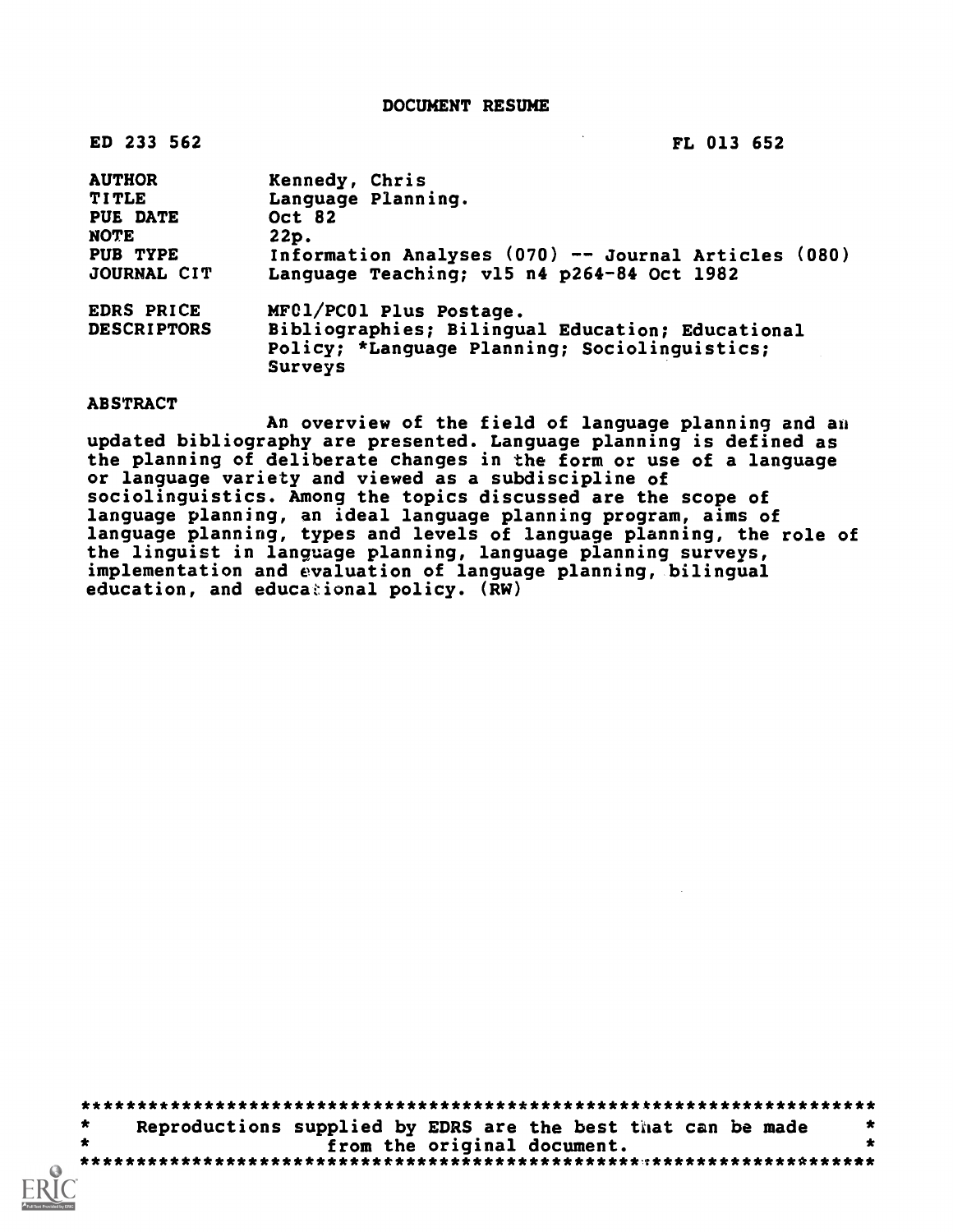264 State of the art article LANGUAGE PLANNING Chris Kennedy **No. University of Birmingham** This article aims to provide both an introduction to the field of language planning<br>
This article aims to provide both an introduction to the field of language planning (LP) and a current review. It updates the major bibliography on LP by Rubin and Jernudd (1979), and extends the scope of that work to include aspects of LP and language education. "PERMISSION TO REPRODUCE THIS MATERIAL HAS BEEN GRANTED BY **Cuned** TO THE EDUCATIONAL RESOURCES INFORMATION CENTER (ERIC)." U.S. DEPARTMENT OF EDUCATION NATIONAL INSTITUTE OF EDUCATION EDUCATIONAL RESOURCES INFORMATION CENTER (ERIC) This document has been reproduced as received from the person or organization originating it. Points Of view or opinions stated in this document do not necessarily represent official NIE position or policy.

Sections 2-11 deal with various theoretical aspects of LP, sections 12-14 with fact-finding, implementation and evaluation in LP programmes, and sections 15-16 with the relationships between LP and education. The bibliography, in addition to the normal list of references, has a short guide to resources, journals, and major collections concerned with LP.

# 2. Language planning and sociolinguistics

Let us accept for the moment a preliminary definition of LP (see section 4 below for further discussion) as the planning of deliberate changes in the form or use of a language (or a variety), or languages (or varieties). Both planning and language use are socially-based activities and LP is generally regarded as a sub-discipline of sociolinguistics. There are however strong relationships between LP and other types of planning, for example in the economic and cultural spheres (see section 11 below), which give LP a strong multi-disciplinary flavour. Language and politics are never far apar. (Mazrui, 1975; O'Barr, W. & O'Barr, J., 1976) and in LP are, arguably, inextricably connected, adding to the complexity of LP studies. If one accepts that LP is concerned rather more with social than linguistic systems, then it can be regarded as belonging to the 'macro' end of socio:inguistics or the sociology of language (the study of society in relation to language) rather than 'micro' sociolinguistics (the study of language in relation to society) (see Hudson, 1980: 4-5 for discussion of the differences). LP could certainly be included within Fishman's **IV** definition of the sociology of language (Fishman (ed.) 1971: 9): 'the sociology of  $\mathbf{Q}$  language is concerned with language varieties as targets, as obstacles, and as J facilitators, and with users and uses of language varieties as aspects of more encompassing social patterns and processes'. The 'macro' and 'micro' distinction, however, is not clear cut: 'there (are) no large-scale relationships between language  $\overline{O}$  and society that do not depend on individual interaction for their realisation' (Fishman, 1971b: 31).

က

 $\frac{1}{11}$  Macro- and micro-sociolinguistics form two ends of a cline, the former stressing

in LanguageTeaching, Vol. 15, No. 4 Oct.1982,  $6^{14.34}$ 2

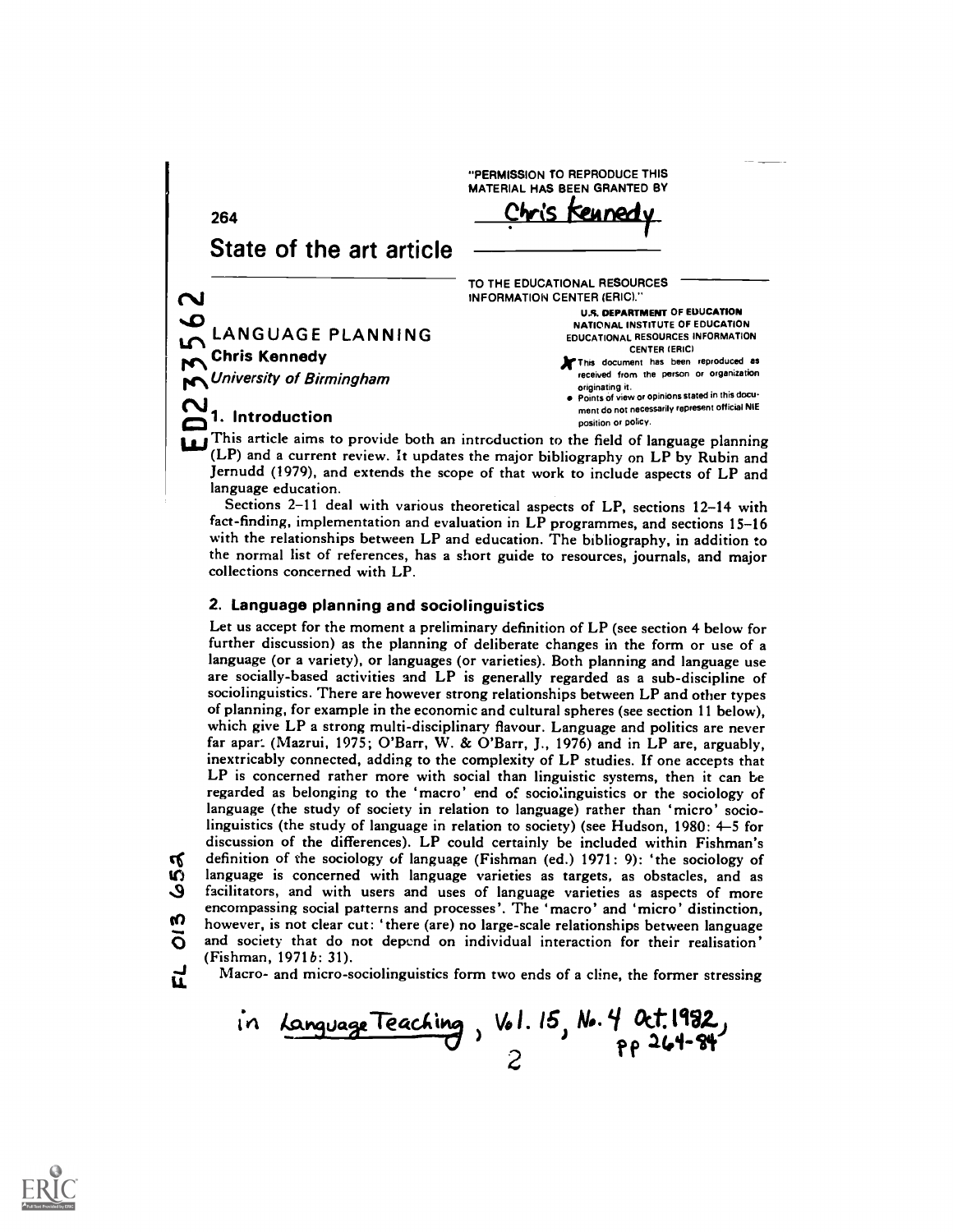social, the latter linguistic, systems. LP will need to engage at different points along this cline at various stages in the LP process (see section 5 below), with Fishman's notion of domain (1971b) providing a useful mid-way point.

# 3. Scope of language planning

Annamalai and Rubin (1980) have listed a number of domains in which LP operates. These include administration, the law, mass communication and education. Most of the illustrations of 1,P in this review will he drawn from the educational domain, and will be specifically concerned with the role of English and its relationship to other languages in a given society or nation. Issues that arise in this context include mother-tongue teaching, choice of medium of instruction at different educational levels (and of variety to be taught), and the use of different languages for intranational or international purposes. A useful introduction to these issues, though not directly pertaining to LP, is provided by Spolsky (1978).

# 4. What is language planning?

LP is a relatively new academic discipline, though by no means a new activity (see, for example, Fishman, 1971 c), and at this stage in its development is much concerned with model building and theory construction. Those unfamiliar with LP may therefore be initially confused at the number of different definitions and terms in the literature which 1 shall attempt to clarify.

Weinstein's definition provides a useful starting-point: 'Language planning is a government-authorised, long-term, sustained and conscious effort to alter a language's function in a society for the purpose of solving communication problems' (Weinstein, 1980: 56).

Jernudd and Das Gupta's definition (1971) similarly stresses the political, problemsolving nature of LP, and Das Gupta and Ferguson (1977) see LP as a process of assessing language resources, assigning preferences and functions to one or more languages, and developing their use according to previously determined objectives. Rubin (1973) emphasises the future-oriented problem-solving nature of the enterprise with goals being set and alternatives considered at each stage in the process. She highlights the social nature of LP and the necessity for planners to consider the needs and wants of those at whom the planning is directed. Policy making is not planning. Many so-called LP 'failures' may have been no more than policy statements with no planning having taken place (see section 13, Implementation, below).

### 5. The language planning programme

Rubin (1977) provides a clear description of the stages in an ideal LP programme. Stage 1 involves the gathering of facts about the situation, identifying problems and :solating potential constraints. Stage 2 is the planning stage, when goals are set, strategies conceived, and outcomes predicted. The plan is then implemented in stage 3 and feedback on the success or failure of the plan takes place in stage 4. As a result of feedback, changes may be made to the programme at any of the stages, the planning thus being a continuous process. Although an ideal sequence, it is one which provides

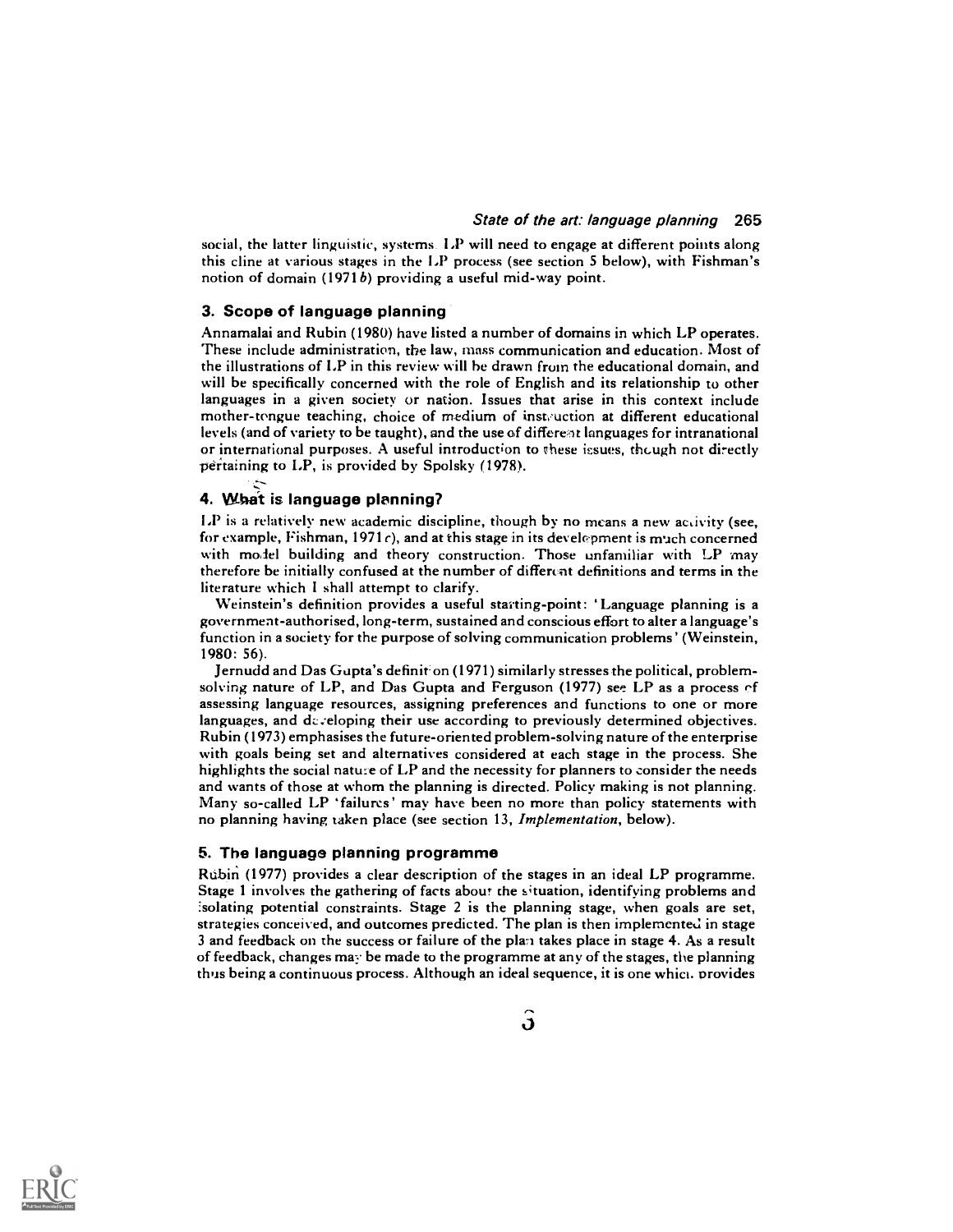a useful model for planning and comparisons with actual planning processes. Weinstein (1980), attempting a synthesis of other models, describes a similar process but in greater detail with 11 steps in the programme. He adds to Rubin's model examples of the implementation process (e.g. creation of a bureaucracy), planning results (acceptance or rejection by language users), and the interaction between policy makers (government), policy reporters (the bureaucracy) and planners. The attempt to identify some of the participants in the LP process is a particularly useful aspect of his description.

# 6. Aims of language planning

Rabin (1971) distinguishes three aims associated with LP: extra-linguistic aims refer to changes in the use of language or languages; semi-linguistic aims concern changes in writing systems, spelling and pronunciation; linguistic aims are directed at changes in vocabulary, including its expansion or standardisation. These terms reflect a narrow definition of linguistics and imply a restricted applicability of linguistics to LP. The linguist can, for example, .nake a contribution to  $LP$  even when the aims are extra- linguistic' (see section 10 below on the role of the linguist in LP). The same terms, with slightly different meanings, are also used by Rubin (1977) to classify aims. Extra-linguistic aims include situations where a non-linguistic goal is aided by planning for a possibly non-existent but deliberately created language problem. Semi-linguistic aims serve both linguistic and social or political aims, and linguistic aims attempt to solve communication problems. Rabin and Rubin appear to be referring to different classes of aims. Rabin's are close to Kloss's division between status planning (planning for particular functions or uses of a language) and corpus planning (changes to the linguistic code and the creation of grammars and dictionaries) (Kloss, 1969). Rubin is describing the extent to which such aims serve communication, socio-politico-linguistic, or entirely non-linguistic, political purposes. The aims/ purposes (or means/ends) division might be preserved using the matrix below:

|                                       | Purposes (Ends) (Rubin) |                                   |               |  |
|---------------------------------------|-------------------------|-----------------------------------|---------------|--|
| (Means) (Rabin/Kloss)<br>Aims         | (a) Communication       | (b) Socio-politico-<br>linguistic | (c) Political |  |
| $\mathbf{(i)}$<br>Status              | ×                       | ×                                 | ×             |  |
| (ii) Corpus-orthography/<br>phonology | ×                       | ×                                 | ×             |  |
| (iii) Corpus-vocabulary               | ×                       | ×                                 | ×             |  |

We can see clearly from this matrix the sorts of changes planned and their purposes. Thus the planned introduction of a mother tongue as a means of education during the initial stages of schooling (` status' aims) may be for purpose (a), e.g. more efficient classroom learning,  $(b)$  e.g. upholding of minority rights, or  $(c)$  e.g. preservation of political power. More than one purpose may be operating at any one tir--, of course, and different groups may support (or oppose) a plan for different reasons. Similarly,

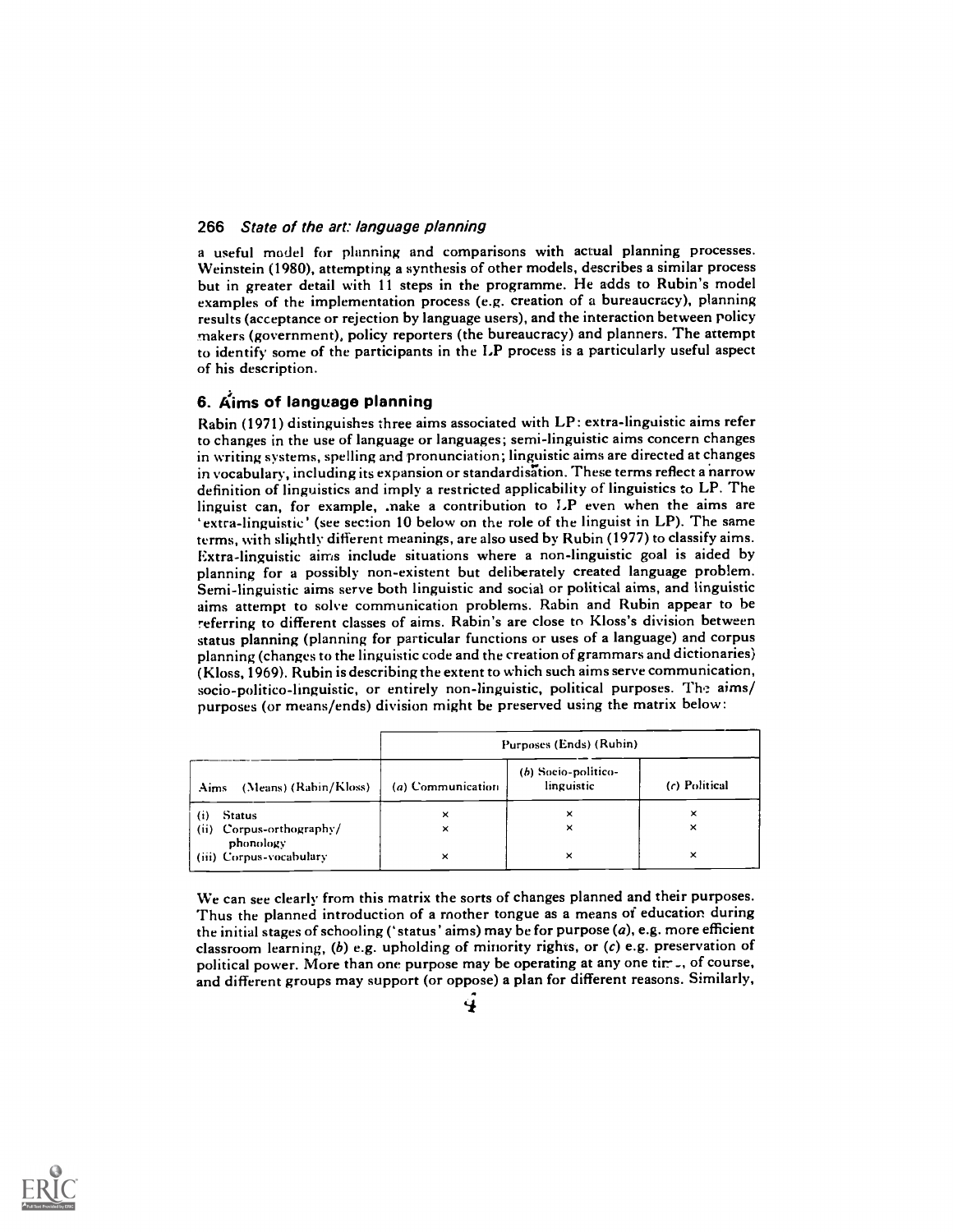purposes may be overt or covert, the planning authorities presenting a particular purpose to gain public suppot i, while at the same time planning for other unpublicised ends.

# 7. Language planning as product planning

We have seen how an LP programme might operate and what particular aims and purposes might motivate planning. We now need to consider the sorts of changes that a language (the product) might undergo as part of an LP programme. Following Neustupny (1970), we distinguish four aspects of product planning: selection, codification, elaboration and cultivation. Selection is the process of choosing <sup>a</sup> language for a particular role and differs somewhat from the remaining three aspects in that it is very much a result of policy decisions. The meaning seems to be close to Gorman's (1973) notion of allocation which he would regard as distinct from planning. Codification is required when a language is being standardised and needs a reference system of dictionaries and grammars. If a language assumes a number of different fuctions, more terms will be needed to enable the language to deal with new concepts (elaboration). Finally, as different varieties of a language are stabilised, notions of appropriacy may need to be expressed in linguistic terms. These last three aspects, codification, elaboration and cultivation, can represent a stage of planning resulting from status planning and may themselves be regarded as different kinds of corpus planning (see section 6 above). They can also represent a temporal sequence of language development. Neustupny, for instance, argues that developing nations are in general at the selection stage ('policy' approach), choosing for inter- and intranational communication, while the developed nations whose language functions are more stable can afford 'cultivation' approaches. (Evidence of the latter approach can clearly be seen in the publications of the Design Document Centre and its newsletter  $Simplify Sated$ .) Haugen (1966a) presents a similar model of planning, and Fishman (1975) proposes an integration of the two.

### 8. Types of language planning

Kloss (1977) presents a useful typology of LP which clarifies and simplifies a number of conflicting and overlapping definitions provided by other writers on the subject:

| Category       | Language planning    |                             |  |
|----------------|----------------------|-----------------------------|--|
| $(1)$ Scale    | National             | Other-than-national         |  |
| (2) Methods    | Innovative           | Conservative                |  |
| $(3)$ Goals    | Maintenance-oriented | Transition-oriented         |  |
| (4) Dimensions | Corpus               | <b>Status</b>               |  |
| $(5)$ Scope    | One target tongue    | More than one target tongue |  |

(Kloss, 1977: 52)

Category 1 refers to the fact that LP may be carried out not only by governments but also by private institutions and pressure groups. ` Innovative ' and `conservative' are

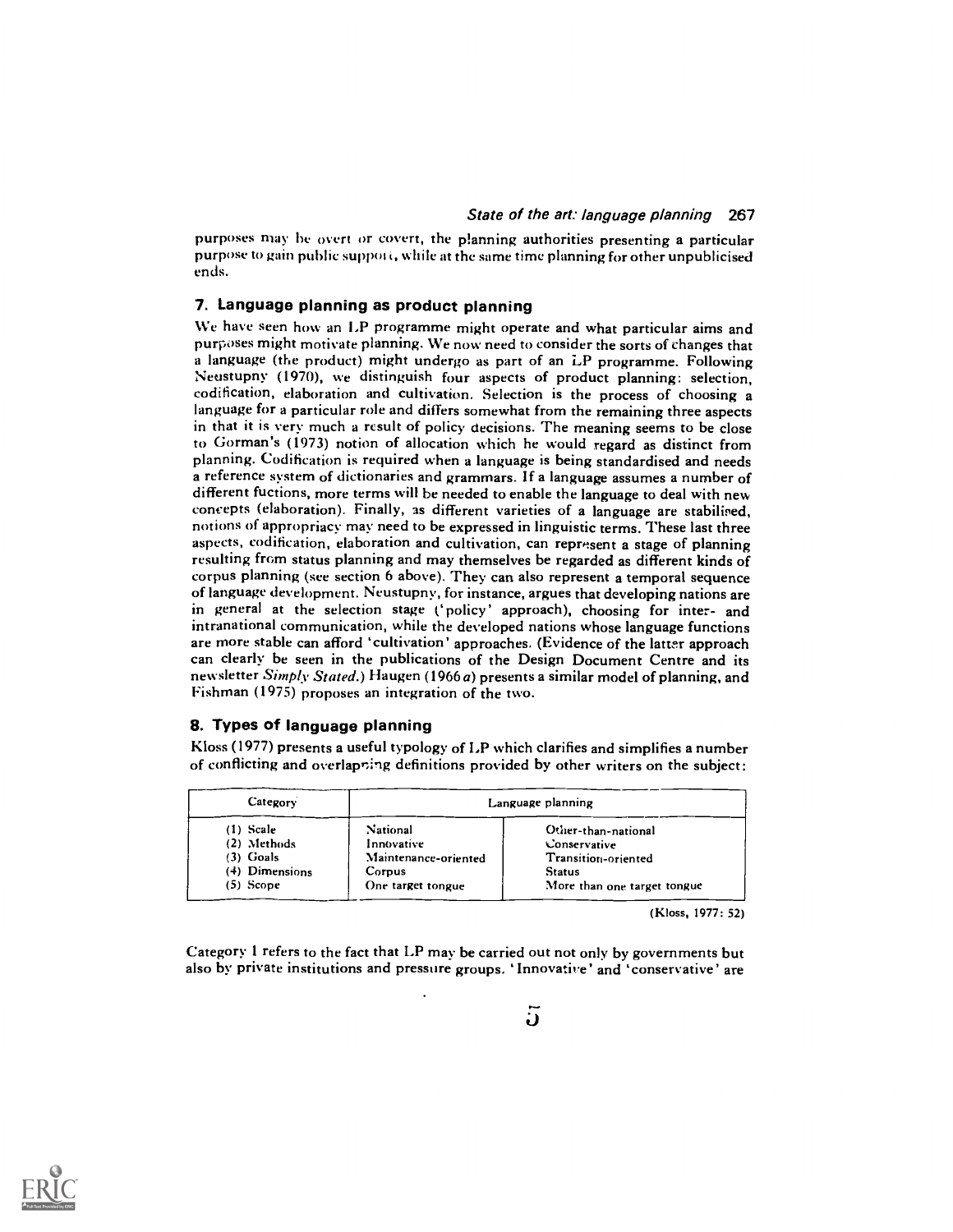roughly equivalent to Neustupny's policy and cultivation approaches mentioned above (section 7). Corpus and status planning have already been discussed (see section 6 above). Category 3 is relevant to bilingual programmes (see section 15 below), where the intention may be the continued maintenance of a culture and its associated language or 'temporary' maintenance where it is assumed that maintenance is a transitional stage towards eventual cultural assimilation and loss of the first language. Scope refers to the situation where planning is aimed either at one or more than one language. Even when the target is one language, planning may result in other languages being affected, but this is an essentially different situation from that in which two or more languages are part of the planning process from the outset.

### 9. Levels of language planning

Most writers regard LP as a government activity conducted at national level (Jernudd & Das Gupta, 1971) with lower-level organisations relating to implementation or being in some way affected by LP rather than undertaking LP programmes themselves. Jernudd (1973) and Fishman (1973), however, have commented on the possibility of other levels of I.P. This is an important extension of the concept of LP since it avoids unnecessary compartmentalisation and has the added advantage of revealing the links between LP at different levels and their influence on one another. The notion of levels is especially valuable as applied to English language teaching (ELT) since by identifying the planning process at different points in the chain, we should be able to establish the origins of problems and reasons for success/failure of particular projects. A crude system of levels on an organisational basis would look something like this:



At all levels, some sort of LP is taking place, involving different processes, participants and circumstances but essentially following the same 4-stage programme outlined by Rubin (sec section 5 above). The link between levels is maintained (cr should he), since planners on each level, while planning a programme themselves, are part of the implementation phase of the programme at the level above. Such a model, suitably refined, might be used to explain why, for example, LP at level 2, regarding,

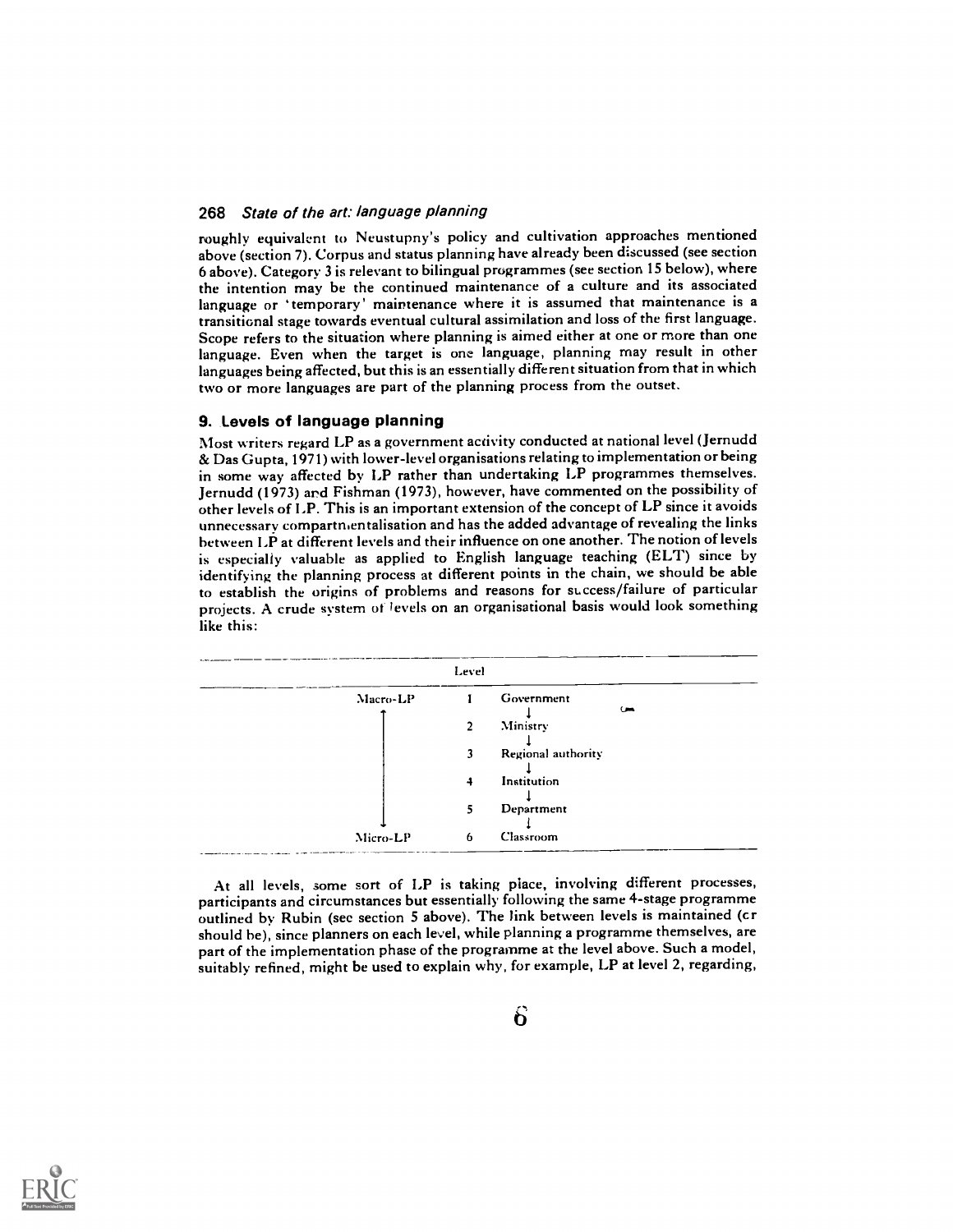say, the introduction of a new ELT syllabus, failed/succeeded when implemented as materials at level 6.

Syllabus planning as an example of LP at the micro-level has tended to disregard the higher levels of planning but there are signs of a growing awareness of the relationships. Oshtain (1979) has developed a multi-level model for planning a language of wider communication. Bell (1981: 25) identifies the agencies, issues and output at different ' levels' of planning, on a most to least powerful basis, though his criteria for selection of 'levels' are not made explicit. It is not clear, for example, why the linguistic level should necessarily he more powerful than the psychological let el. Roe (1977: 85), in the context of English for Specific Purposes (ESP), refers to the 'total curriculum setting' and believes that by the time the planning chain has reached the ESP specialist, most of the crucial decisions have already been taken. This raises the interesting question of the degree to which lower levels can influence higher levels. Judd (1981) and Stern (1981) relate national policy and the use of English in different communities to varieties of English and ultimately to issues such as amount of time spent on English teaching and forms to be taught, thus implicitly recognising the existence of levels. Tollefson  $(1981a)$ , in discussing the relationships between LP and second-language acquisition (see also Tellefson, 1980), also maps the relationship between macro-policy and its objectives (my level 1) with its implementation in the form of teaches training, textbooks and curriculum innovations. He lists a number of variables, such as curriculum approaches, attitudes and motivation, which he believes can be determined by a conscious, deliberate LP process.

Tollefson's description of centralised and de-centralised LP (Tollefson, 1981b) could serve as a useful means of investigating the links between macro- and micro-planning. Successes/failures in LP may be accounted for by the degree of 'coupling' within the planning system; the degree of plan adaptation possible in formulation and implementation; and the degree to which macro- and microimplementation procedures influence each other. Coupling refers to the extent to which planners exercise authority over implementation bodies, determine their organisation or control their aims. Such considerations might be applied in the evaluation of ELT programmes and might help to explain the far greater difficulties encountered in developing secondary-level ELT as compared with curriculum innovation at tertiary-level ELT, especially in the area of ESP (see ELT Documents, 108, 1980).

### 10. Role of the linguist in language planning

The determination of language policy is a political activity and policy decisions will be made by politicians, not linguists. Planning resulting from policy will be delegated to planners and it is at this stage that the question arises of the role of the linguist in planning and his influence on policy making. A division between the politician and the linguist is necessary if the latter is to remain objective. This is often not the case. Work on bilingualism, for example, is often presented in far from objective terms, clearly influenced by the particular socio-political viewpoint of the writer.

Rabin (1971) associates the linguist primari y with corpus planning. Haugen (1966b) has a broader view of the linguist's role and sees him as historian (able to establish

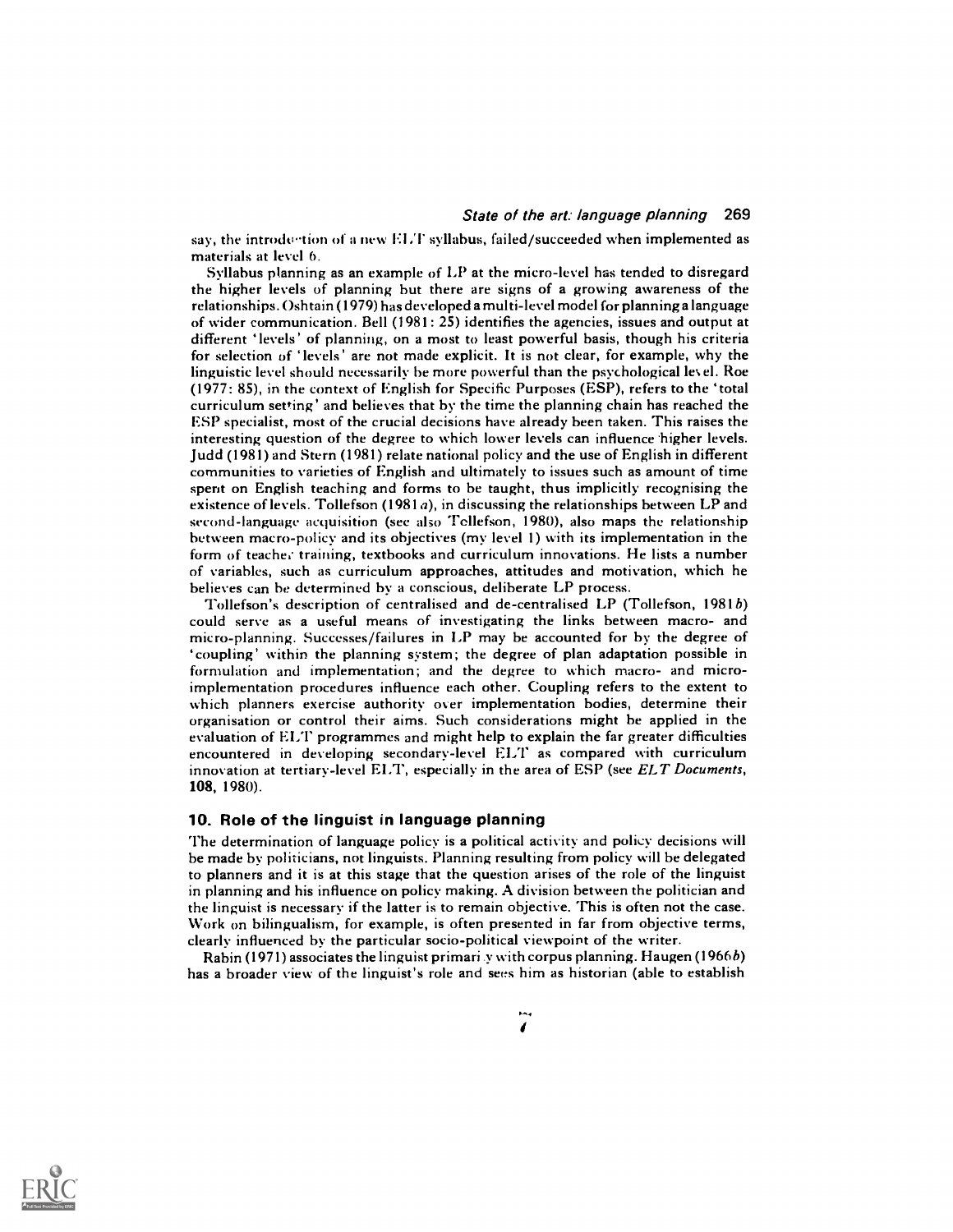the development of a language); as descriptivist (able to describe use of the language in the community); and as theoretician (able to analyse the language - this seems to parallel Rabin's view); and as teacher (able to deal with pedagogic problems). Hauge  $\alpha$ thus expands his definition to include sociolinguists and applied linguists, but he is careful to point out that although linguistics may be necessary for planning it is not sufficient and stresses the need for political, sociological and psychological expertise. (Haugen's article also provides an excellent introduction to LP.)

As to what stage in the planning process a linguist (using the term to cover both the `pure' and the `applied' linguist) may operate, Ruhin (1971) implies he can play an important role as an evaluator at each step in the planning programme (see section 14 below on Evaluation). Paulston (1974) distinguishes between language cultivation and language policy (not to be confused with Neustupny's  $(1970)$  terms  $-$  see section 7 above). Language cultivation deals with language matters, language policy with socio-political issues. Using Jernudd's three-stage programme of determination, development and implementation ( Jernudd, 1973), she demonstrates the links between cultivation and policy, concluding, however, that the linguist can only operate in the cultivation, not the policy, category. She also believes the language specialist may provide input to policy decisions. Whiteley (1973) is sceptical of such influence, believing that linguists will have to accept that linguistic information will only be used for policy decisions if the information happens to support the ideology of the day (see section  $12(c)$  below for further discussion).

# 11. Language planning and other types of planning

A number of writers (Ruhin, 1973; Cooper, 1979) consider language as a resource, and the question arises whether it can he planned in the same way as other resources. Cooper (op. cit.) argues for an analogy with product planning in other fields, suggesting that marketing research and strategies can be applied to LP. Fishman (1973) seeks to find parallels between LP and other planning. He points to the difficulty of treating language as a resource that can be quantitively anaiysed but concludes that language planners can at least benefit from a study of other planning theories and processes. The notion of 'unexpected system linkages' (Fishman, 1973:93), for example, would appear a valuable addition to LP theory. An instance might he the introduction of English as a medium of education at primary level leading to higher aspirations and an unsatisfied demand for jobs by an educated but unemployed elite. Thorburn (1971) seeks to identify those areas of LP which may be susceptible to cost-benefit analysis and suggests that in the case of the choice of a language of wider communication (LWC), factors such as the cost of teaching the language, effect of knowledge of the I,WC on central administration, influence on trade, and development of a higher standard of living, may be measured, though in most cases not accurately. The latter examples reveal the difficulty of isolating distinct cause effect relationships and the uncertainty as to whether one is observing the results of LP or of other social and economic planning, especially since many LP benefits are intangible and there may be considerable time lag between cause and effect ( Jernudd, 1971). A dissenting voice on the presuppositions underlying investigation in this area is heard from Khubchandani (1977), who argues that LP is concerned with changes in human behaviour and that this is not the same as planning resources or

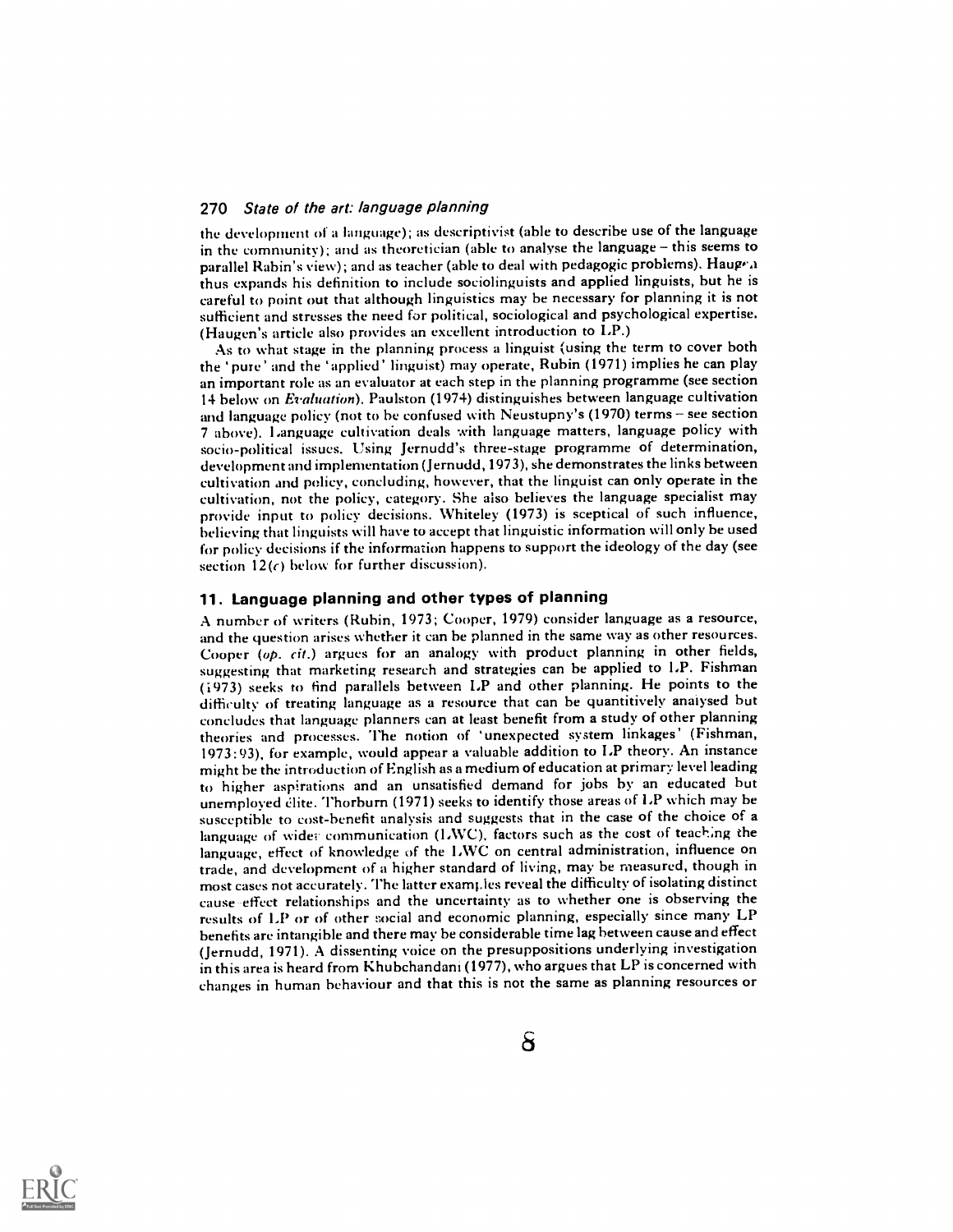technology. Whether one accepts this or not (and there is a strong argument that all planning is in fact concerned with human behaviour modification at some stage), one can make a case for links between LP and product planning, which is aimed at persuading people to use a product for the first time, use it more or less, or change frorn one product to another. However, Khubchandani's argument quite rightly brings a humanistic elemi .. into LP, which is important since a language belongs to the people who use it and is part of their identity (Eastman, 1981) to a much greater extent than a normal marketable product. LP is therefore heavily value laden and as much concerned with sentimental (at a high level, nationalistic) systems as instrumental. Such sentimental attachments add a complexity to LP that may not be so evident in other planning, so complex in fact that Kelman (1971) proposes that LP should plan for instrumental rather than sentimental needs and interests.

Such arguments, however, do not imply that we should abandon attempts to learn from planning in other areas. The micro-levels of language planning for ELT curriculum and syllabus development have, for instance, shown an almost total lack of knowledge of planning theory and focused on a necessary but not sufficient linguistic level, though more awareness is now being shown of the relevance of activity in other areas (see for example, Bachman & Strick, 1981). Those interested in other-than-language planning are referred to Bernfis, Benne and Chin (1970): Rogers and Shoemaker (1971); and the references in Jernudd (1971); Fishman (1973); Cooper (1979); and Tollefson (1981 b).

# 12. Language planning surveys

### (a) Purpose and type

Surveys can be used as fact-finding instruments intended to assist in policy making, in evaluation studies measuring the success of policy implementation or as aids co programme design. Cooper (1980) distinguishes between surveys intended to investigate either language behaviour or behaviour towards language, both of which can be operated on a number of levels.

|                                  |          | Level of<br>observation |  |
|----------------------------------|----------|-------------------------|--|
| Behaviour                        |          | Micro Macro             |  |
| Language behaviour               |          |                         |  |
| Proficiency                      | $\times$ | ×                       |  |
| Acquisition                      | ×        | ×                       |  |
| <b>U</b> sage                    | $\times$ | $\times$                |  |
| <b>Behaviour toward language</b> |          |                         |  |
| Attitudinal                      | ×        | $\times$                |  |
| Implementational                 | $\times$ | $\times$                |  |

Major survey reports and papers can be found in Ohannessian, Ferguson and Polome (eds.) (1975); Harrison, Prator and Tucker (1975) with respect to Jordan ; Rubin, Jernudd, Das Gupta, Fishman and Ferguson (eds.) (1977), which is a comparative

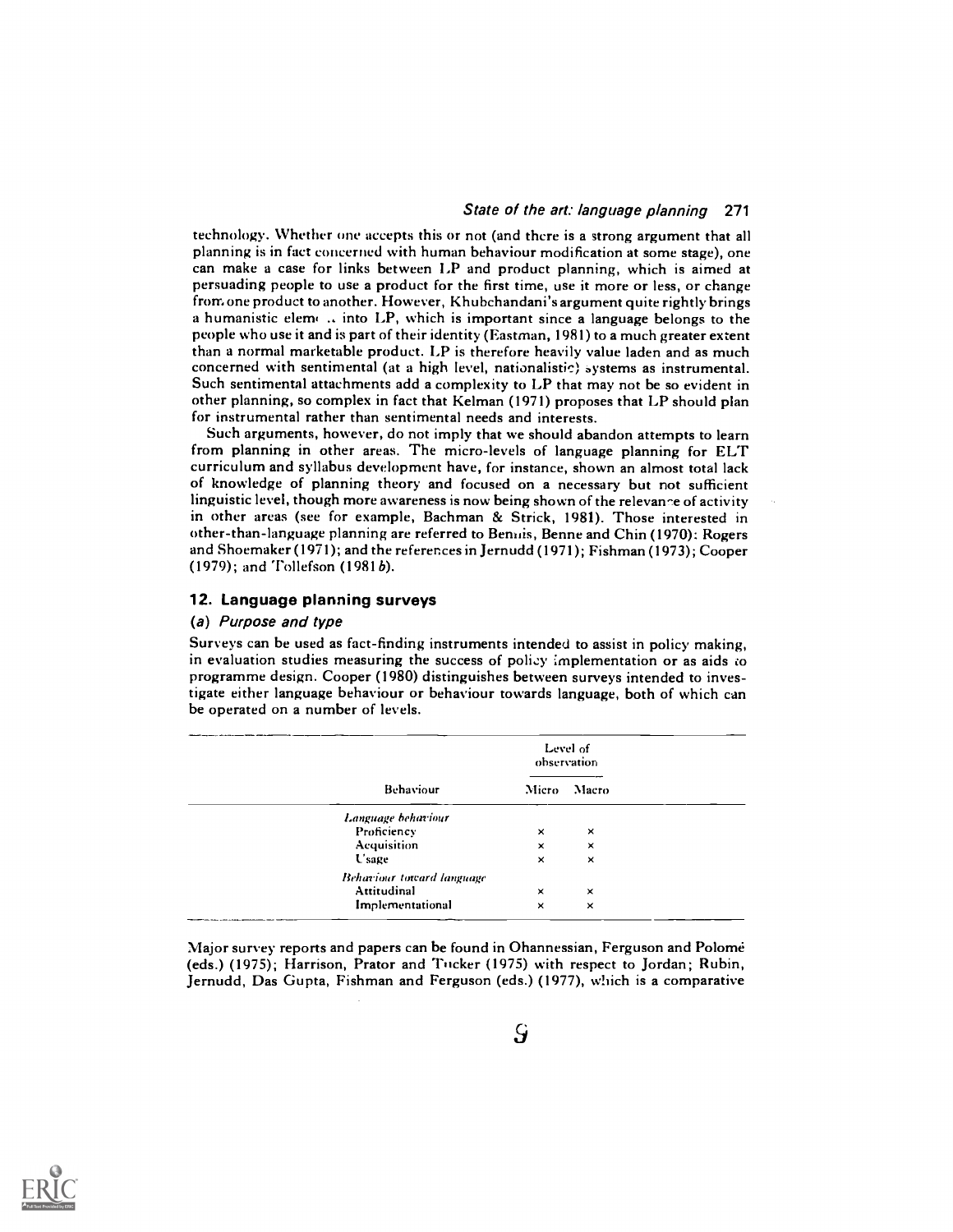survey of implementation processes in India, Indonesia and Israel; `the survey of language use and language teaching in Eastern Africa' series (1972-80), which covers Ethiopia, Kenya, Tanzania and Uganda; and reports from the Linguistic Minorities Project (1980, 1981, 1982), the first major survey of ethnic minority language use in Britain.

# (b) Problems of language surveys

Surveys need a system for describing the language situation in a country to produce profiles of language use. Ferguson (1966), Kloss (1968) and Stewart (1968) provide different ways of classifying data based on language types, their status, number of speakers, and functions in the community. Whiteley (1973) illustrates some of the problems in trying to achieve a national sociolinguistic profile, doubting the value that such a generalisation about language use might have, if, for example, demographic, socio-economic, and age, sex, urban/rural differentials are not taken into account. Similar points are made by Lieberson (1980) who draws attention to the difficulties of comparing samples from different areas and stages of economic growth. Much LP data is taken from census reports which need to be treated with caution. Census definitions of socio-economic terms or the urban-rural distinction may differ from those of the researcher. Much information on language use may be based on self-report which may be unreliable (Mobbs, 1981). It is remarkable in this respect how many sociolinguisti: surveys collect data through self-report. Surveys are of course limited by time, money and manpower, but perhaps less reliance should be put on self-report, especially in the case of claimed language competence, or at least some cross-checking language tests should be given. Problems of sampling are mentioned by Romaine (1980), who argues for more rigour in collection, analysis and interpretation of data, or at least some recognition of weaknesses when drawing conclusions. Scotton (1978) makes the same points about flaws in basic methodology, blaming the lack of training sociolinguists receive in this area.

#### (c) Influence of surveys

It is perhaps presumptuous of linguists to think that surveys may change or initiate policy (unless the results happen to fit in with prevailing policy). Pool, in his introduction to the Proceedings of the Montreal conference on sociolinguistic surveys (1975), acknowledges that few surveys ever get implemented. All those involved in a survey should know from the outset whether it is intended solely as a programme of academic research or for potential use at a political level. If the latter, it is reasonable to suggest that there need to be close contacts throughout the programme between researchers and government; that rapid dissemination should occur and that the results should not be presented in an unnecessarily technical form ; that alternative solutions to the problems should be presented and that they should be realistic in terms of resources available and not at odds with the culture of the community in which the planning may take place. The last point implies a close involvement of local staff with the project, and it may be that the degree of such involvement is the key to survey influence with the policy decision makers. Opinion as to whether to work within the framework of an existing political situation is divided in the literature. Some would



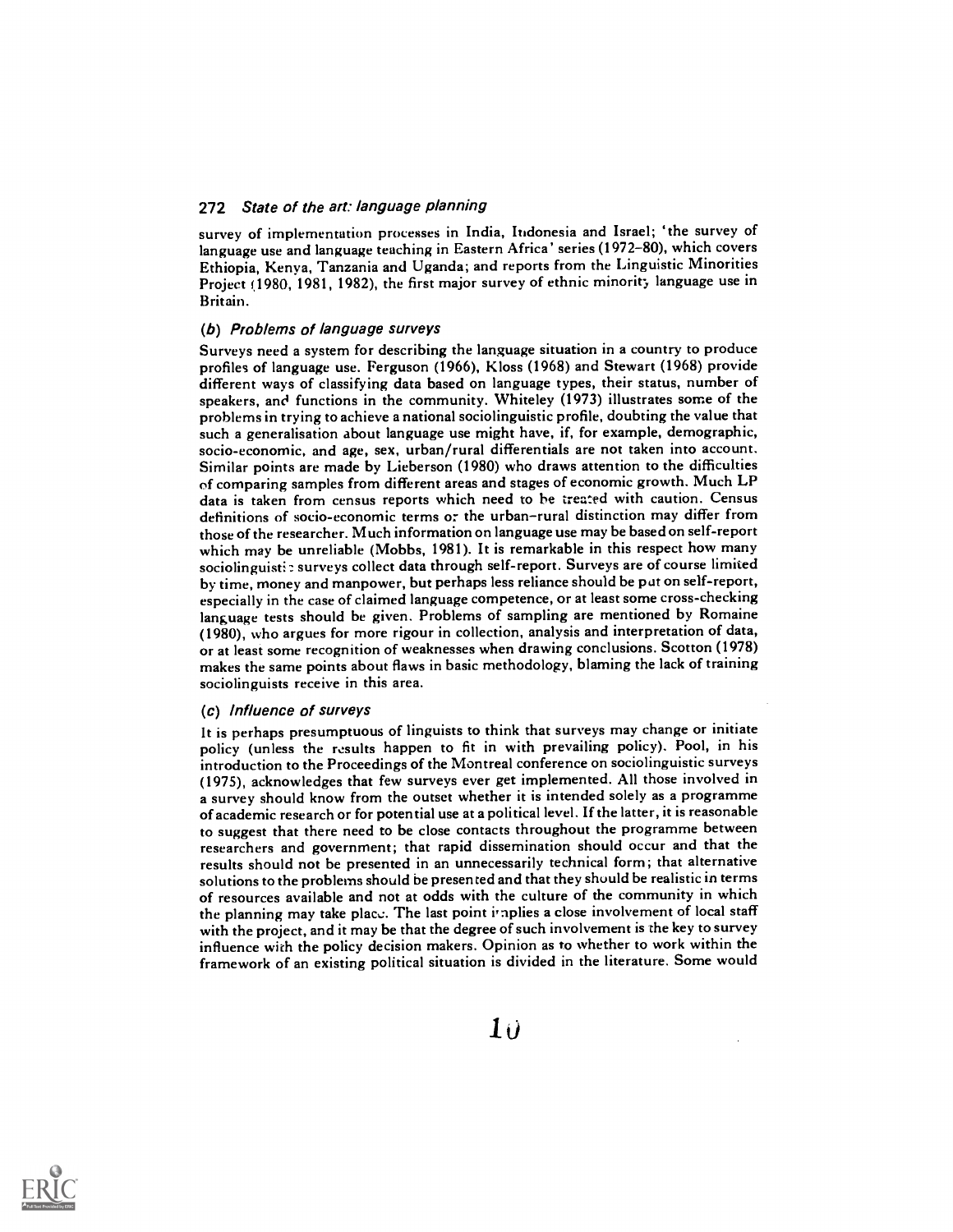say that foreign specialists in particular should not give advice on language policy but remain disinterested descriptivists. That 'disinterest' can ever exist among those involved in LP is challenged by Weinstein (1980), who believes that a political motivation underlies most groups' work in LP.

There is a strong case for more limited small-scale surveys done on a local basis. The survey of pupils' languages and dialects (Rosen & Burgess, 1980) is an example of such a survey, which besides being an instrument of change for those involved in the survey, may prove also to be influential at higher levels in the system.

# 13. Implementation of language planning

As we noted above (see section 4), statements of policy alone will not be sufficient to achieve successful goals in I.P. Harries (1976) reports the late President Kenyatta's statements that Swahili should be the national language but doubts whether this will ever become reality without plans for implementation. Scotton (1978) predicts failure in Kenyan policy for different reasons, believing the choice of Swahili was based on the interests of an elite, and that a policy not taking into account the needs and wants of all groups in the society in which change is planned will fail in the long term, an opinion endorsed by Pool (1973) and Khubchandani (1979). The latter clearly believes that present LP implementation processes (in the context of India) are elite-inspired, based on biased notions of Westernisation and modernisation, and that this may promote certain languages inappropriately. Language change should be phased (see also Spencer, 1980), move at a speed commensurate with social acceptance, and be made in line with social trends, not by decree, otherwise community antagonism will prevent implementation. He proposes situation-bound LP based on the use of languages and varieties in different areas, rather than global national solutions.

Successful implementation is often measured by degree of adoption and spread of the language concerned. Cooper (fortncoming) provides a possible model for such measurement, pointing to the motivational variables amongst others. With regard to English, the findings of Fishman et al. (eds.) (1977) that English world-wide is more learnt than used and more used than liked, indicate that instrumencal needs to learn English should be taken account of in LP implementation, in contrast to sentimental needs of nationalism expressed through a mother tongue.

A number of different agencies are involved in implementation (Noss, 1967) including ministries, the media, planning boards, development agencies and research organisations. Teachers and schools, trainers and teacher-training institutions are particularly crucial agents of implementation (Gopinatham, 1980; St Clair & Eiseman, 1981). Ladefoged, G:ick and Criper (1972) emphasise the point: ...the success of the present policy to teach English in Uganda is dependent on the availability of teachers who can implement that policy ...New materials in the hands of the same teachers will not necessarily improve the language teaching' (p. 140). It is ironic that the teacher is placed at the lowest level of planning (see section 9 above) and yet is such an important participant in LP. The teacher's role has been neglected at higher levels of planning, and more work needs to be done to ensure that teachers' needs are taken into account so that links are maintained with teachers at all stages of the planning process.

 $11$ 

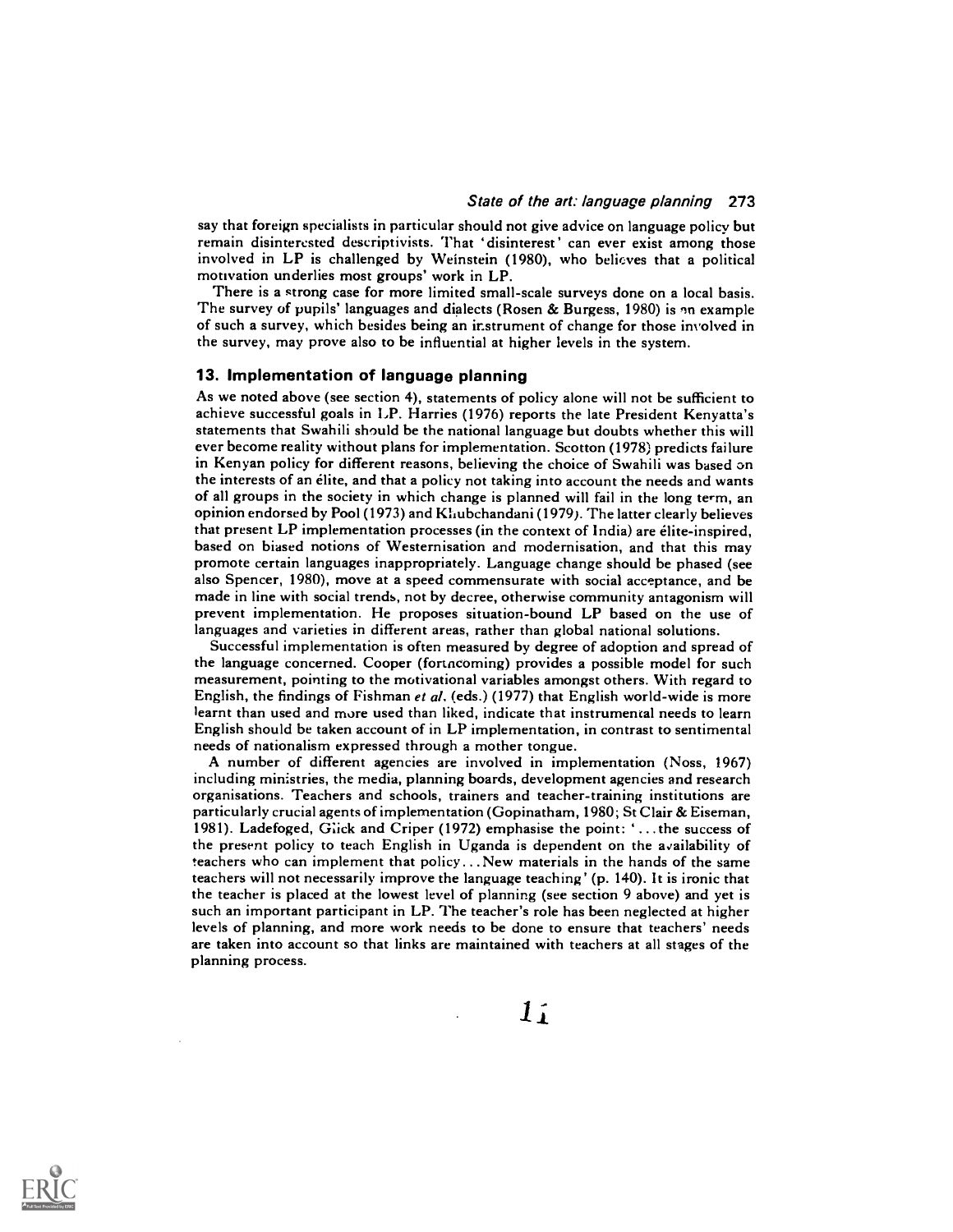# 14. Evaluation of language planning

Evaluation is a term used witli three different meanings in the literature, in the sense of: (a) feedback as the final stage in an LP programme; ( $b$ ) information presented to planners at all stages of a programme to enable them to make choices between alternative strategies; (c) judging the effectiveness and nature of processes in complete LP programmes. All three types of evaluation are under-researched. Models of evaluation at the level of curriculum planning might be more widely applied for type (a) evaluation (e.g. Stenhouse, 1977; Galton, 1980). Both Cooper's model (1979) and cost-benefit evaluation techiques already mentioned (see section 11 above) also provide insights and ideas. Fishman (1980b) lists a number of findings in the evaluation of corpus planning, including the fact that ideological rather than linguistic factors determine public acceptance of corpus innovations. Evaluation of teacher adoption of LP implementation in the form of materials is needed. Harding and Kelly (1977) found, in the case of a particular Schools Council science project, that adoption by teachers was only likely if the materials were assessed favourably in terms of feasibility, acceptability and relevance. It would be interesting to see whether the same factors might operate in a language-teaching context with non-native teachers of English.

'I'ype (b) evaluation is described extensively by Rubin (1971), who sees evaluation playing a role at the fact-finding stage (when the task of the evaluator is to formulate criteria fot needs analysis); at the planning stage (drawing up alternative goals and strategies); and at the feedback stage (when the evaluator helps formulate assessment procedures). This is a much broader notion of evaluation than type (a), with the evaluator acting as a consultant or adviser throughout the programme. For type (c) evaluation, evaluating and comparing LP processes, we need models of LP such as that suggested by Tellefson  $(1981b)$  against which different LP in various contexts may be measured and compared. Rubin et al. (eds.) (1977) provide detailed evaluations of implementation processes in corpus planning in India, Indonesia and Israel. Neustupny (1970) has suggested four aspects of LP treatment which might be used for comparative evaluation. They refer to the degree to which a language problem is systematically treated, the degree to which treatment is related to linguistic or sociological theory, the ' depth ' of treatment, that is whether problems are accepted at face value or whether they are related to ' deeper' more complex issues, and finally how rationally the problem is treated, that is to what extent goals are set, strategies planned, and solutions evaluated.

# 15. Language planning and bilingual education

Bilingual education is a vast field in itself and readers are referred to Lewis (1981) and Beardsmore (1982) for comprehensive introductions. Fishman (1980b) claims that<br>bilingual education is an example of language planning and shows how the process of status and corpus planning can be applied to bilingual education programmes. Rubin (1977) takes a similar approach, arguing that a number of failures in bilingual education may have been due to a lack of planning. Certainly much writing on bilingual education is characterised by an absence of features we would recognise as

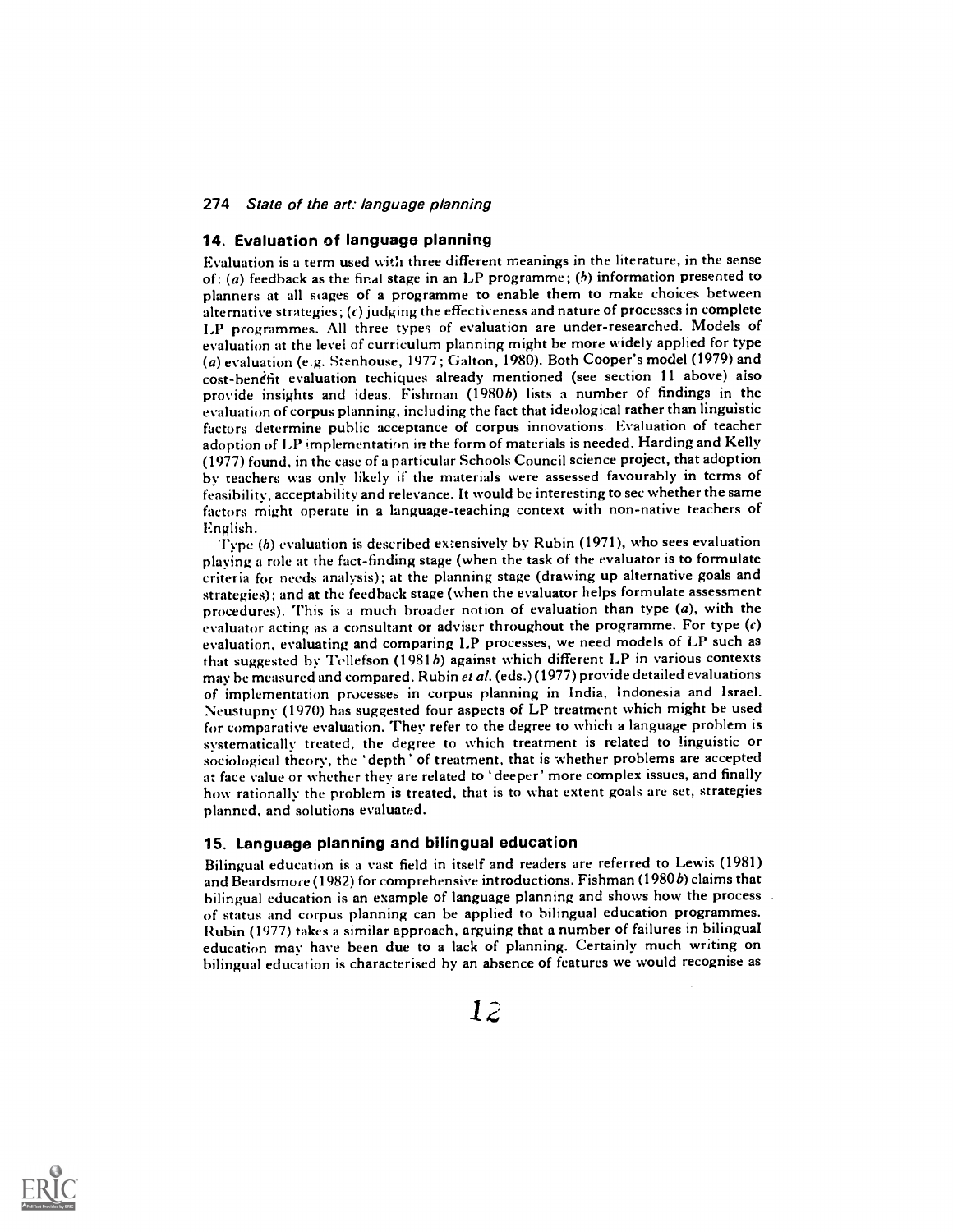inherent in effective planning clear statements of aims and objectives, of alternative solutions, and of evaluation procedures. This is nowhere more apparent than in the field of mother-tongue (NIT) education where political and emotional arguments tend to distort academic objectivity. Good statements on mother-tongue issues are found in Tosi (1979; forthcoming, 1983) and Khan (1980), writing principally in the context of mother-tongue teaching for ethnic minorities in Britain. Bamgbose (1976) presents a useful collection of articles on the West African situation. Much of the debate on mother-tongue education has been influenced by the 1953 UNESCO Report on the Use of Vernacular Languages in Education. This established the benefits of mothertongue education, particularly at the early stages of schooling, but it is worth noting that the writers of the report did for esee circumstances in which mother-tongue teaching might not be advisable, and Eigle (1975), after reviewing a number of research projects, concludes that the theoretical evidence for or against mother-tongue teaching is still lacking. Ure (1981) states a number of advantages for mother-tongue education (preservation of cultural traditions, promotion of cognitive thought, and provision of a link between school and community). Since objections to MT education are often raised on the grounds of cost, Ure suggests the production of cheap, ' language - neutral' materials that could be used to develop oral .,kills for a variety of languages spoken in a particular area. Such an idea cannot overcome the problems of writing skills, however. The problem of maintenance  $v$ , transition-oriented programmes is discussed by Otheguy and Otto (1980). Edwards (1981) questions the value of maintenance programmes, and Quinn (1980 $a$ , b) provides a cogent evaluation of MT programmes, their aims and their objectives.

### 16. Language planning and educational policy

Language allocation is often part of the process towards the creation of, firstly, a unified nation and, secondly, an efficiently run one. A national language will be chosen to help achieve the former goal of nationalism; an official language the latter goal of (Fishman, 1968); a language will be designated the national official language (NOL) where the twin goals of nationalism/nationism are set. Different policies may be adopted to achieve these ends  $-$  three types of policy have been suggested (Fishman, 1971 a). Type A policy may be adopted where there is no suitable local language available for the role of NOL, a non-indigenous language, usually a former colonial language, being chosen for that role. This is an exoglossic solution (Kloss, 1968). Type B policy is implemented where there is a suitable indigenous language or where government policy deems it suitable. Type C policy is the most complex as it attempts to satisfy competing traditions. The solution is often to choose a non-indigenous language, typically English, as the NOL, on an 'unfair -to -all' basis, and select major indigenous languages as regional official languages.

Once decisions have been taken concerning the role and purpose of various languages including English within a state, policy has to be implemented within the educational system. The crucial initial choice is whether English will function as a subject or as a medium at the various educational levels. LP in Africa presents a picture of different outcomes in this respect. Thus Zambia has opted for English-medium throughout formal education; Tanzania for Swahili-medium at primary level, English-medium

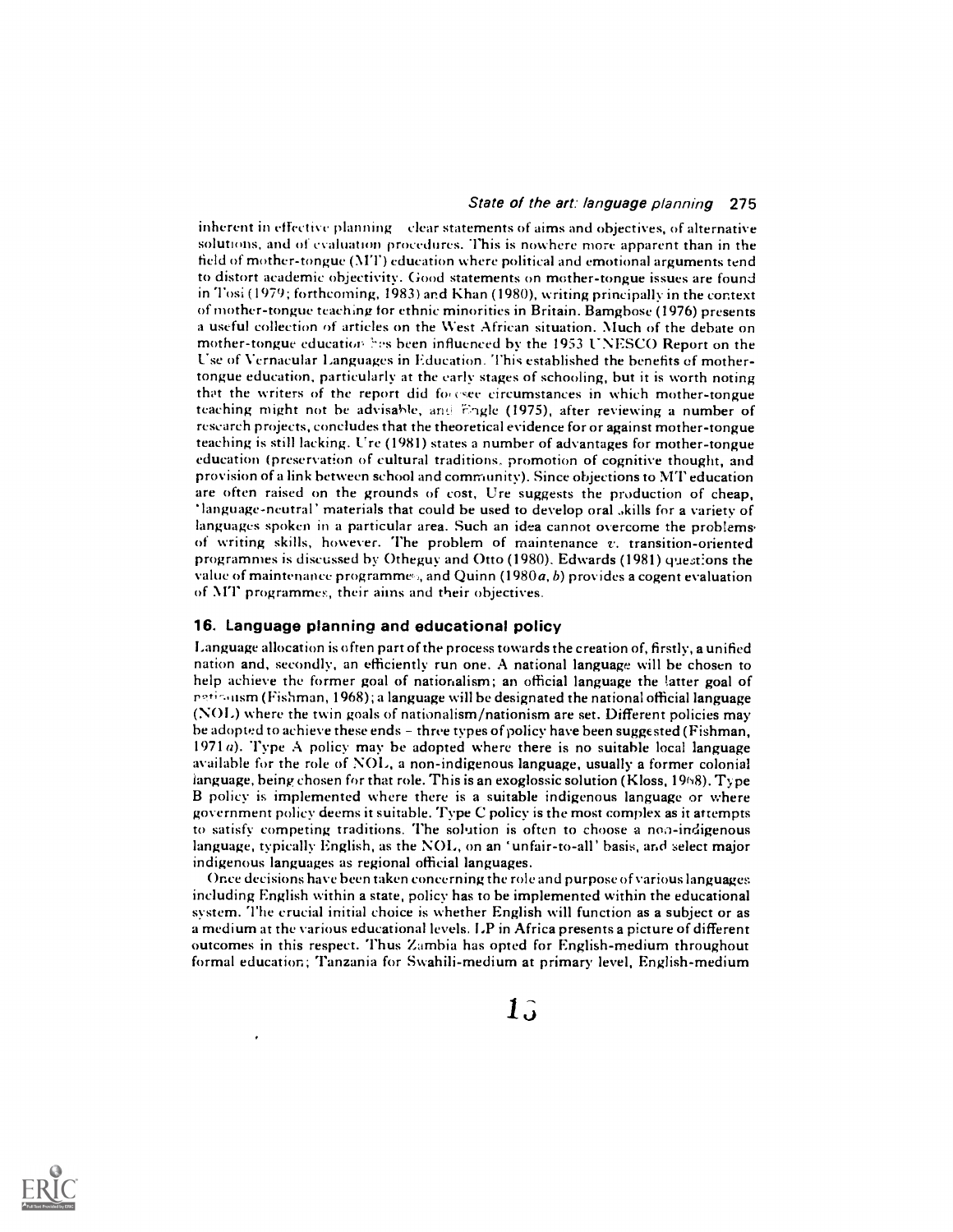thereafter; Kenya may be in a transitional stage with English-medium for most years of schooling but with Swahili increasing its potential for wider use as a medium. (See Gorman, 1971, for discussion of language and education in Eastern Africa.) Type C policies can result in an educational system which involves learning at least three languages in school, which obviously puts heavy demands on pupils, teachers and resources ('I'adadjeu, 1980). A number of countries have moved or are moving from A to B policies. Malaysia, for example, has switched from English-medium to Malay-medium (Asmah, 1979; Watson, 1980). This move, often more influenced by nationalism than nationism, can result in relatively rapid loss of secondary-level proficiency in English and may lead to governments being forced to 'soften' their English-language policy, allocating more resources to ELT or partially 'rehabilitating' English to increase motivation for learning the language. (Miller, 1981, describes this aspect with regard to the situation in the Philippines.) There is also a carry-on effect at tertiary level, where, as in other EFL situations, Fnglish is still required for academic purposes, since so niuch specialist knowledge is only available through English-language hooks and journals. The recognition of problems at this level has of course led to the expansion of ESP programmes, although with a more closely defined role for English in many ESL situations, we may expect to see ESP-type programmes filtering back through secondary level. It las even been suggested (Wigzell, forthcoming 1982/3) that English as a subject may need to be taught entirely through the context of another content subject, an idea suggested by Widdowson some

time ago (Widdowson, 1968). Where English is used intranationally as a second or third language, indigenous varieties of English arise which may conflict with traditional norms established with reference to an external standard form of the language. The conflict expresses itself in educational terms over the question of which variety of English to teach. Formerly, British/American standard varieties were the only ones available and were supported by expatriate teachers with access to the external standard. Now, with the growth of local' standard varieties and the employment of local teachers, choice of variety is a matter of much debate, with linguistic, political and nationalistic issues intertwined (see, for example, Prator, 1968, and Kachru, 1981, for two opposing views). In extreme cases, the variety proposed may he a pidgin form (Litteral, 1975) which has been or will need to he promoted to official language status, codified and standardised (Wurm, 1977). More often, the model chosen will be an emerging national standard spoken or written by the country's educated elite. Many may not reach this target, however, and may he expected to perform at points on a continuum ranging from 'low', non-standard to 'high', standard forms. Platt (1977) has isolated three points along such a continuum moving from high to low, naming them acrolect ('high'), mesolect ('mid'), and basilect ('low'). Further discussions on emergent standard varieties can be found, inter alia, in Angogo and Hancock (1980); Platt (1980); Parasher (1981). The worry is that these indigenous varieties, even the standard forms, may in time not be comprehensible internationally. This problem, coupled with problems in EFL situations of conformity to external norms, has led to the concept of English as an International Language (EIL) (see ELT Documents, 102, 1978). Quirk (1981) has suggested guidelines for an international mutually comprehensible variety called Nuclear English' which could act as a model for EIL. The concept is attractive at

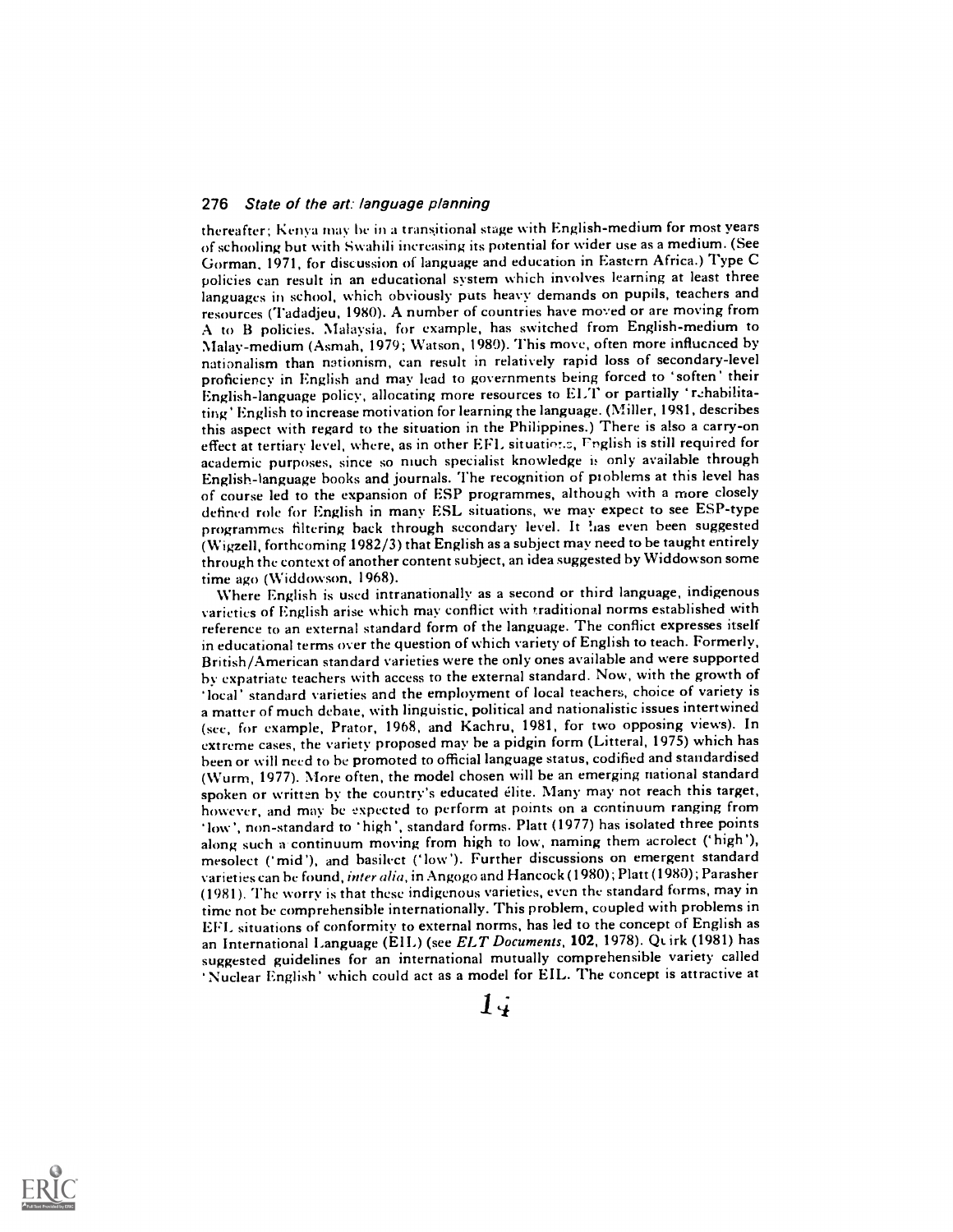first sight but presents a number of difficulties, discussed by Wong (1982). Lack of space precludes further discussion of these issues but readers are referred to Bailey and Robinson (1973), Richards (1979), Smith (1981) and Pride (1982) for further information.

# 17. Language planning in particular geographical areas

In addition to references mentioned in this review, the following selective list is provided for those wishing to gain more information about particular areas: Australia and New Zealand (Clyne, 1976; Kaplan, 1980, 1981;  $ITL$ , 1980); Israel (Cooper & Danet, 1980; Gold, 1981); Jamaica (Christie, 1980); Namibia (UN Institute for Namibia, studies series 4, 1981); Nigeria (Nwoye, 1978; Brann, 1979; Okoh, 1979; Grant, forthcoming 1982/3); Nepal (Sonntag, 1980); Papua New Guinea (Taylor, 1981); Philippines (Gonzalez, 1980; Kelz, 1981); Singapore (Crewe (ed.), 1977; Afendras & Kuo (eds.), 1980; Platt & Weber, 1980).

#### 18. Conclusion

Many people, when LP is mentioned, ask 'What's that ?' I hope 1 have answered that question reasonably satisfactorily and also passed on some helpful information to those already specialising in LP. I have deliberately broadened what some may regard as the traditional scope of LP to include its influences on language education and language teaching in the classroom, as I believe it is essential for all those at different levels of LP, not least the teacher, to be aware of planning activities at other levels in the system and the consequences for their own work. Fishman et al. (1977) have documented the spread of English as an additional language. Assuming this process continues, and English remains a major language of modern technology, education, upward mobility and unification, LP will become an increasingly important aspect of national planning, especially with governments concerned to adopt a more cost-conscious, utilitarian approach to English-language training. We can already see the initial results of such an approach in the expansion of tertiary-level ESP programmes world-wide. There are likely to be similar radical changes in other parts of the educational system with consequent heavy demands placed on teachers and course designers. These pressures may be eased, or at least understood, if all those involved in education are made more aware of LP processes, and if, for example, LP as a subject were to figure more prominently in teacher-training curricula.

### References

1. RESOURCES

Directory of Language Planning Organisations (1979). Ed. J. Rubin. Honolulu: University Press of Hawaii. Guide to Information Resources in Language Planning (1979). Eds. T. Reese & J. Pool, Language Planning Newsletter, 5, 2.

- References for Students of Language Planning (1979). Eds. J. Rubin & B. Jernudd. Honolulu: University Press of Hawaii.
- 2. JOURNALS AND NEWSLETTERS

(i) Concerned with Language Planning

International Journal of the Sociology of Language (IJSL). G ner;d editor, J. Fishman. The Hague: Mouton.

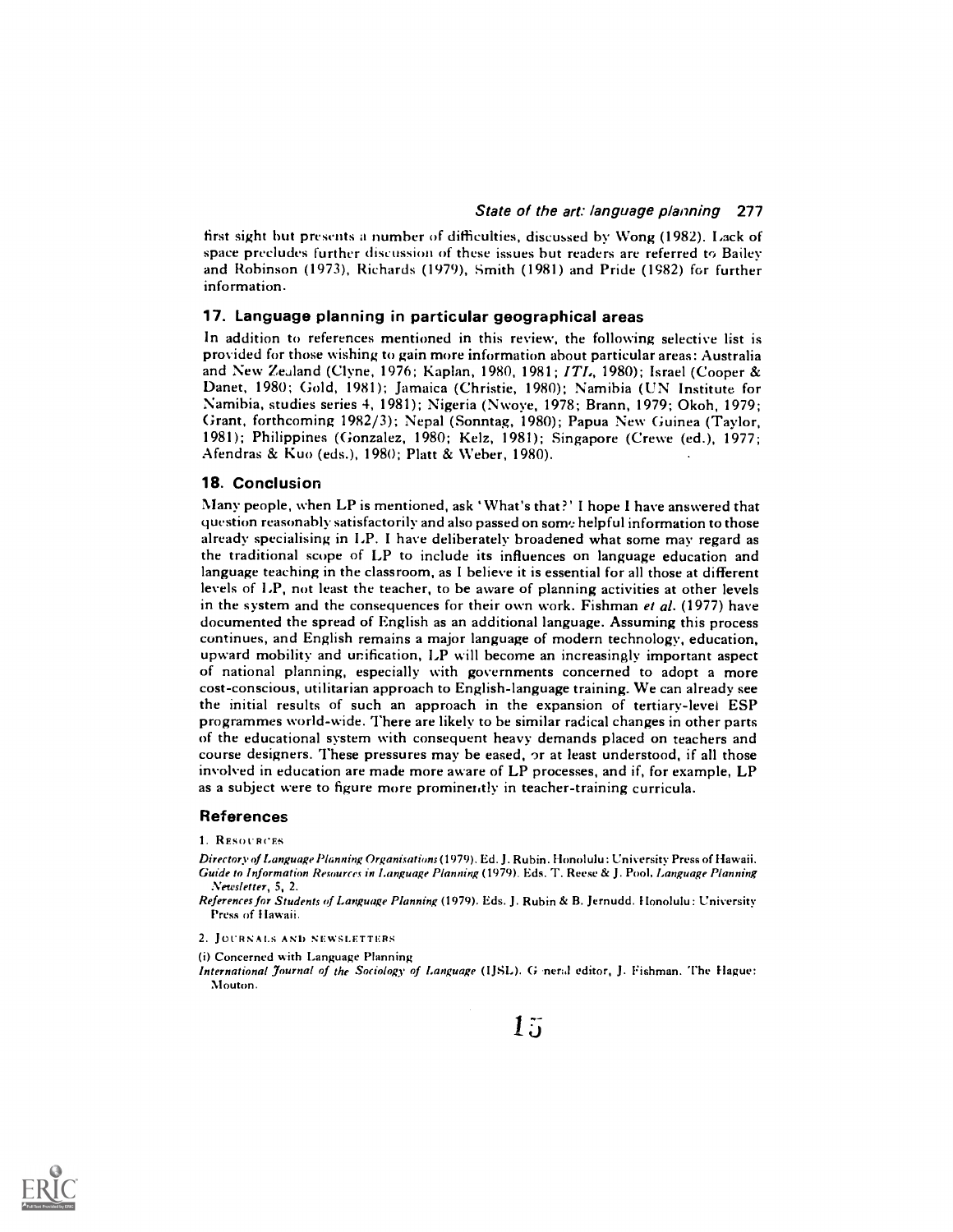Language Planning Newsletter. Ed. J. Ruhin, Hawaii: East--West Culture Learning Institute, Honolulu. Language Problems and Language Planning (LPLP). Ed. R. Wood. Austin, Texas: University of Texas Press.

(ii) Often concerned with Language Planning and Related Issues

.4LSED Newsletter. Paris: UNESCO, Division of Structures, Content, Methods and Techniques of Education.

Discussion Papers in Geolinguistics. Ed. C. Williams. Department of Geography and Sociology, North Staffs. Polytechnic, Stafford, U.K.

English Around the World. Ed. J. B. McCulloch. New York.

English World-Wide (EWW). Ed. M. Görlach. Heidelberg: Julius Groos Verlag.

 $ITL: A$  Review of Applied Linguistics. University of Louvain, Belgium.

Journal of Intercultural Studie .. Eds. M. Clyne & J. McKay. Carleton, Australia: River Seine Puhlications.

Journal of Multilingual and Multicultural Development (JMMD). Ed. D. Sharp. Wales: Department of Education, University College, Swansea.

Language in Society. Cambridge: Cambridge University Press.

Language and Development. Ed. B. Kachru. Illinois: Division of Applied Linguistics, University of Illinois.

Linguistic Reporter. Arlington, Va.: Center for Applied Linguistics.

Polyglot. Language Centre, Birkbeck College, University of London.

3. SERIES WITII REGULAR ISSUES ON LANGUAGE PLANNING

 $Ca$  tributions to the Sociology of Language (1974-?). The Hague: Mouton.

Current Trends in Linguistics (1970-1976). Ed. T. Sebeok. The Hague: Mouton.

Georgetown University Round Table on Languages and Linguistics (CURT) (1967 ?). Washington D.C.: Georgetown University Press.

4. MAJOR COLLECTIONS ON LANGUAGE PLANNING

Bright, W. (ed.) (1966). Sociolinguistics. The Hague: Mouton.

Cobarrubias, J. & Fishman, J. A. (eds.) (forthcoming). Progress in language planning. The Hague: Mouton.

Dil, A. S. (ed.) (1972). Language in sociolinguistic change : essays by J. A. Fishman. Stanford: University Press.

Fishman, J. A. (ed.) (1968). Readings in the sociology of language. The Hague: Mouton.

Fishman, J. A. (ed.) (1971/72). Advances in the sociology of language. Vols. 1 and 2. The Hague: Mouton. Fishman, J. A. (ed.) (1974). Advances in language planning. The Hague: Mouton.

Fishman, J. A. (ed.) (1977). Advances in the creation and revision of writing systems. The Hague: Mouton.

Fishman, J. A. (ed.) (1978). Advances in the study of societal multilingualism. The Hague: Mouton.

Fishman, J. A., Cooper, R. & Conrad. A (eds.) (1977). The spread of English. Rowley, Mass.: Newbury I louse.

Fishman, J. A., Ferguson, C. & Das Gupta, J (eds.) (1968). Language problems of developing nations. New York: Wiley & Sons.

Mackey, W. F. & Ornstein, J. (eds.) (1979). Sociolinguistic studies in language contact. The Hague: Mouton.

Ohannessian, S., Ferguson, C. & Potomé, E. (eds.) (1975). Language surveys in developing nations. Arlington, Va.: Center for Applied Linguistics.

Rubin, J. & Jernudd, B. H. (eds.) (1971). Can language be planned? Honolulu: University of Hawaii, East West Center.

Rubin, J., Jernudd, B. H., Das Gupta, J., Fishman, J. A. & Ferguson, C. (eds.) (1977). Language planning processes. The Hague: Mouton.

Ruhin, J. & Shuy, R. (eds.) (1973). Language planning: current issues and research. Washington D.C.: Georgetown University Press.

Whiteley, W. H. (ed.) (1971). Language use and social change. London: Oxford University Press.

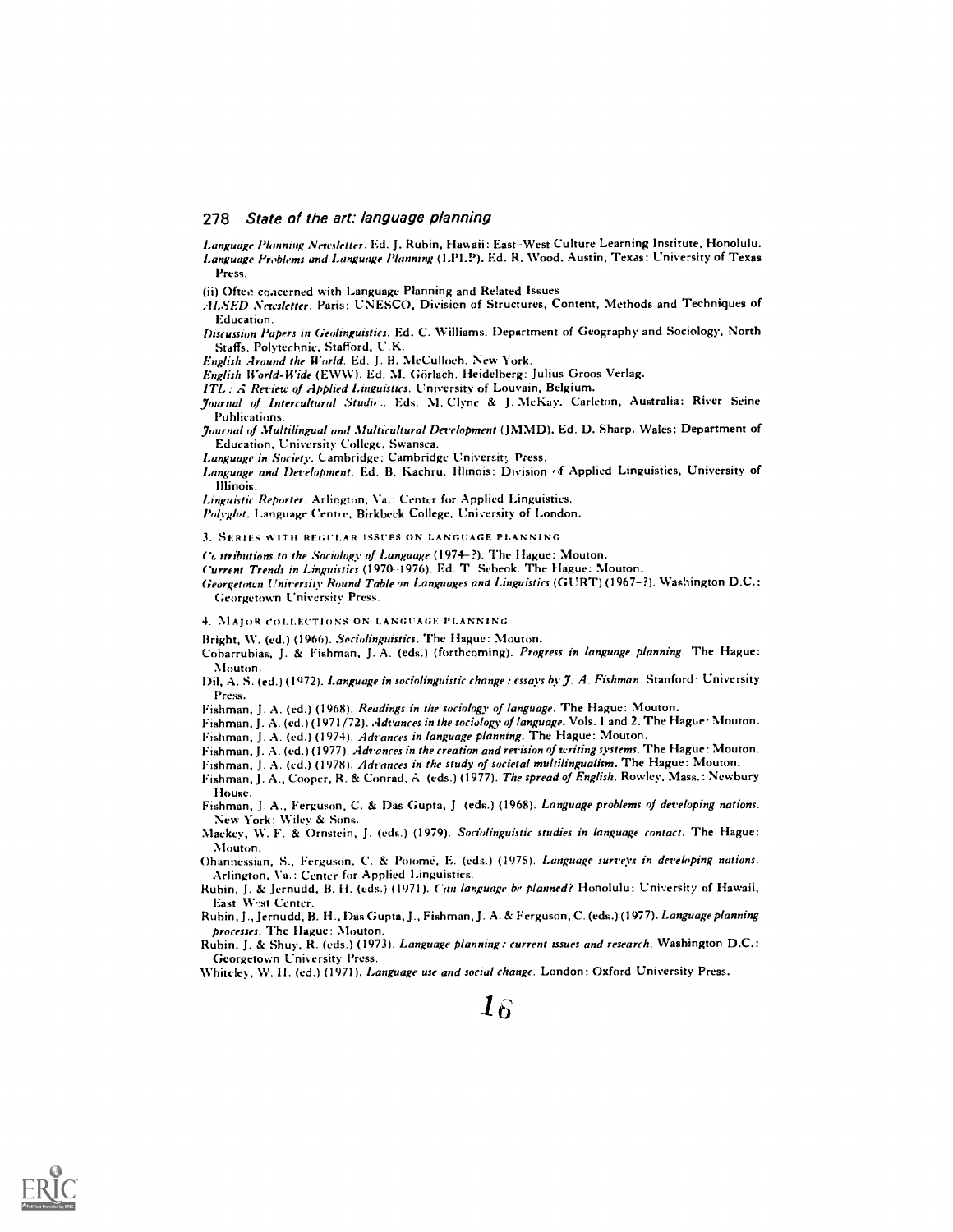5. BGOKS, ARTICLES AND REPORTS

- Adekunle, M. (1972). Sociolinguistic problems in English language instruction in Nigeria. In D. M. Smith & R. W. Shuy, (eds.), Sociolinguistics in cross-cultural analysis (Washington D.C.: Georgetown University Press), 83-101.
- A:endras, E. A. & Kuo, E. (eds.) (1980). Language and society in Singapore. Singapore: University Press. Alatis, J. E. (ed.) (1978). International dimensions of bilingual edu-ation. Washington D.C.: Georgetown L'niversity Press.
- Alatis, J. E. (ed.) (1980). Current issues in bilingual education. Washington D.C.: Georgetown University Press.
- Alatis, J. E. & Tucker, G. R. (eds.) (1979). Language and public life. Washington D.C.: Georgetown University Press.
- Angogo, R. & Hancock, I. (1980). English in Africa: emerging standards or diverging regionalisms? EWW, 1, 1,67-96.
- Annamalai, E. & Rubin, J. (1980). Planning for language code and language use: some considerations in policy-formation and implementation. Language Planning Newsletter, 6, 3, 1-4.
- Asmah, H. O. (1979). Language planning for unity and efficiency. Kuala Lumpur: University of Malaya Press.
- Bachman. L. & Strick, A (1981). An analytic approach to language program design. In R. Mackay & J. Palmer (eds.), Languages for specific purposes (Rowley, Mass.: Newbury Kouse), 45-63.
- Bailey, R. W. & Robinson, J. L. (1973). Varieties of present day English. London: Macmilian.
- Bamgbose, A. (ed.) (1976). Mother tongue education the West African experience. Paris: UNESCO. Basso, K. (1974). The ethnography of writing. In R. Baumann & J. Sherzer (eds.). Explorations in the ethnography of speaking (Cambridge University Press), 432-52.
- Beardsmore, H. B. (1982). Bilingualism : basic principles. Clevedon, Avon: Tieto Ltd.
- Bell, R. T. (1976). Sociolinguistics. London: Batsford.
- Bell, R. T. (ed.) (1978). The European Community : a language planning simulation. Singapore: Civil Service Institute.

Bell, R. T. (1981). An introduction to applied linguistics. London: Batsford.

- Bennis, W., Benne, K. & Chin, R. (eds.) (1970). The planning of change. London: Holt, Rinehart & Winston.
- Berman, P. (1978). The study of macro- and micro-implementation of social policy. Santa Monica: The Rand **Corporation**
- Bickerton, D. (1975). Can English and Pidgin be kept apart? In Tok Pisin I Go We, special publication no. 1 of Kit ung Journal of Linguistic Society of Papua New Guinea, 21-27.
- Bowen, J. D., Cooper, R. L. & Ferguson, C. (1976). Language in Ethiopia. London: Oxford University Press.
- Brann, C. M. B. (1979). Nlultilingualism in Nigerian education. In Mackey & Ornstein (eds.), 379- 92.
- Brann, C. M. B. (1981). Trilingualism in language planning for education in sub-saharan Africa. Paris: UNESCO.
- Chai, H. C. (1971). Planning education for a plural society. Paris: UNESCO, International Institute for Educational Planning.
- Christie, P. (1980). The language situation in Jamaica. Polyglot, 2, 2, A3-B3.
- Clyne, NI. (ed.) (1976). Australia talks : essays on the sociology of Australian, immigrant, and aboriginal languages. Canberra Pacific Linguistics. Series D, No. 23.
- Cooper, R. L. (1979). Language planning, language spread and language change. In Alatis & Tucker (eds.), 23 50.
- Cooper, R. L. (1980). Sociolinguistic surveys: the state of the art. *Applied Linguistics*, 1, 2, 113-28.
- Cooper, R. L. (1981). Language spread as a perspective for the study of second-language acquisition. In R. W. Andersen (ed.), New dimensions in second language acquisition research (Rowley, Mass.: Newbury 'louse), 130 45.
- Cooper, R. L. (forthcoming). A framework for the study of language spread. In R. L. Cooper (ed.) (forthcoming).

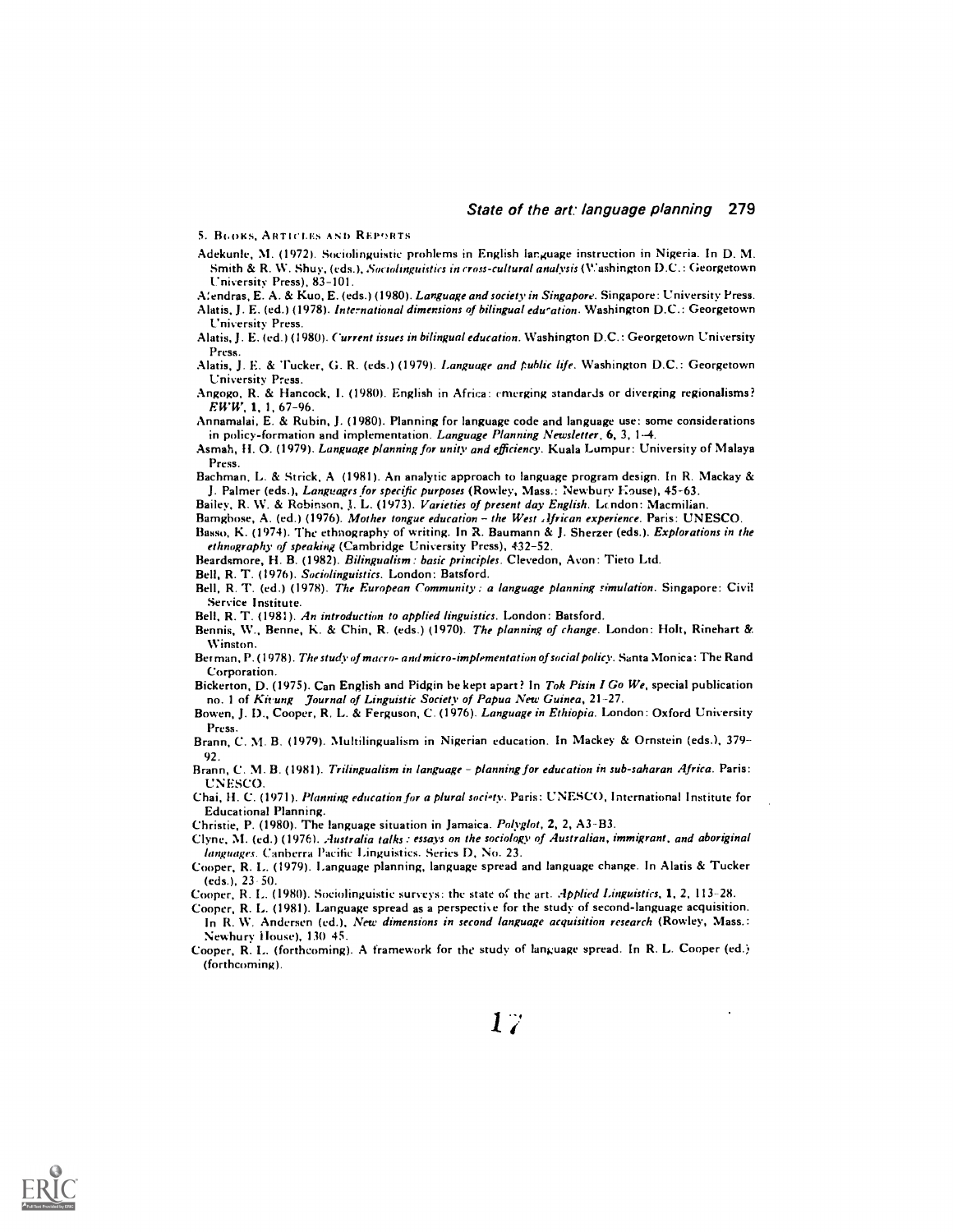Cooper, R. L. (ed.) (forthcoming). Language spread : studies in diffusion and social change. Arlington, Va.: Centre for Applied Linguistics and Bloomington, Ind.: Indiana University Press.

Cooper, R. L. & Danet, B. (1980). Language in the melting pot: the sociolinguistic context for language planning in Israel. LPLP, 4, 1, 1-28.

Crewe, W. (ed.) (1977). The English language in Singapore. Singapore: Eastern Universities Press.

Das Gupta, J. (1970). Language conflict and national development : group politics and national languane policy in India. Berkeley: University of California Fress.

Das Gupta, J. & Ferguson, C. A. (1977). Problems of language planning. In J. Rubin et al. (eds.), 3-7. De Silva, M. (1976). Diglossia and literacy. Mysore: Central Institute of Indian Languages.

Dil, A. S. (ed.) (1981). Language diversity and language contact: essays by S. Lieberson. Stanford, California: University Press.

Eastman, C. M. (1981). Language planning, identity planning and world view. IJSL, 32, 45-53.

Edwards, J. R. (1981). The context of bilingual education.  $J\hat{\mu}M\hat{D}$ , 2, 1, 25-44.

ELT Documents, 103 (1978). English as an international language. London: British Council.

ELT Documents, 108 (1980). National syllabuses. London: British Council.

ELT Documents, 109 (1980). Study modes and academic development of overseas students. London: British Council.

ELT Documents, 115 (1982/3 forthcoming). ELT in Africa. London: British Council.

Engle, P. L. (1975). The use of vernacular languages in education. Papers in Applied Linguistics. Bilingual Education Series no. 3. Arlington, Va.: Center for Applied Linguistics.

Ferguson, C. A. (1959). Diglossia. Word, 15, 325-40. Reprinted in Giglioli (ed.) (1972), 232-51.

Ferguson, C. A. (1965). National sociolinguistic profile formulas. In Bright (ed.), 309-24.

Ferguson, C. A. (1966). Sociolinguistically oriented language surveys. Linguistic Reporter, 8, 4, 2-6.

Ferguson, C. A. (1968). Language development. In Fishman et al. (eds.), 27-36.

Ferguson, C. A. (1971). Contrasting patterns and literacy acquisition in a multilingual nation. In Whiteley (ed.), Language use and social change (Oxford University Press), 234-52.

Ferguson, C. A. & Heath, S. (eds.) (1981). Language in the USA. Cambridge: University Press.

Fishman, J. A. (1968). Nationality nationalism and nation-nationism. In Fishman et al. (eds.), 39-51.

Fishman, J. A. (1971 a). National languages and languages of wider communication in the developing nations. In Whiteley (ed.), 27-56.

Fishman, J. A. (1971 b). The relationship between micro and macro sociolinguistics in the study of who speaks what language to whom and when. In J. Pride & J. Holmes (eds.) (1972), 15-32.

F.shrian, J. A. (1971 c). The impact of nationalism on language planning. In Rubin & Jernudd (eds.), 3-20.

Fishman, J. A. (1972a). Language and nationalism: two integrative essays. Rowley, Mass.: Newbury House.

Fishman, J. A. (19726). National languages and languages of wider communication in developing nations. Stanford: Stanford University Press.

Fishman, J. A. (1973). Language modernization and planning in comparison with other types of national modernization and planning. Language in Society, 2, 1, 23-42.

Fishman, J. A. (1977a). Bilingual education. Rowley, Mass.: Newbury House.

Fishman, J. A. (1977b). The sociology of language. In R. Cole (ed.), Current issues in linguistic theory (London: Harvester Press), 51-75.

Fishman, J. A. (1980 a). Bilingualism and hiculturalism as individual and as societal phenomena.  $\mathcal{J}MMD$ , 1, 3 15.

Fishman, J. A. (1980b). Bilingual education, language planning, and English.  $EWW$ , 1, 1, 11-24.

Fox, M. J. (1979). U.S. international English language policy. In J. Alatis & G. Tucker (eds.), 8-22. Galton, M. (1980). Curriculum change. Leicester: University Press.

Giglioli, P. (ed.) (1972). Language and social context. Harmondsworth: Penguin.

Gold; D. L. (1981). An introduction to English in Israel. LPLP, 5, 1, 11-56.

Gonzalez, A. (1980). Language and nationalism : the Philippine experience thus far. Manila: Ateneo de Manila University Press.

Gopinatham, S. (1980). Language policy in education. In Afendras & Kuo (eds.), 175-202.

Gorman, T. (1973). Language allocation and languag planning. In Rubin & Shuy (eds.), 72-82.



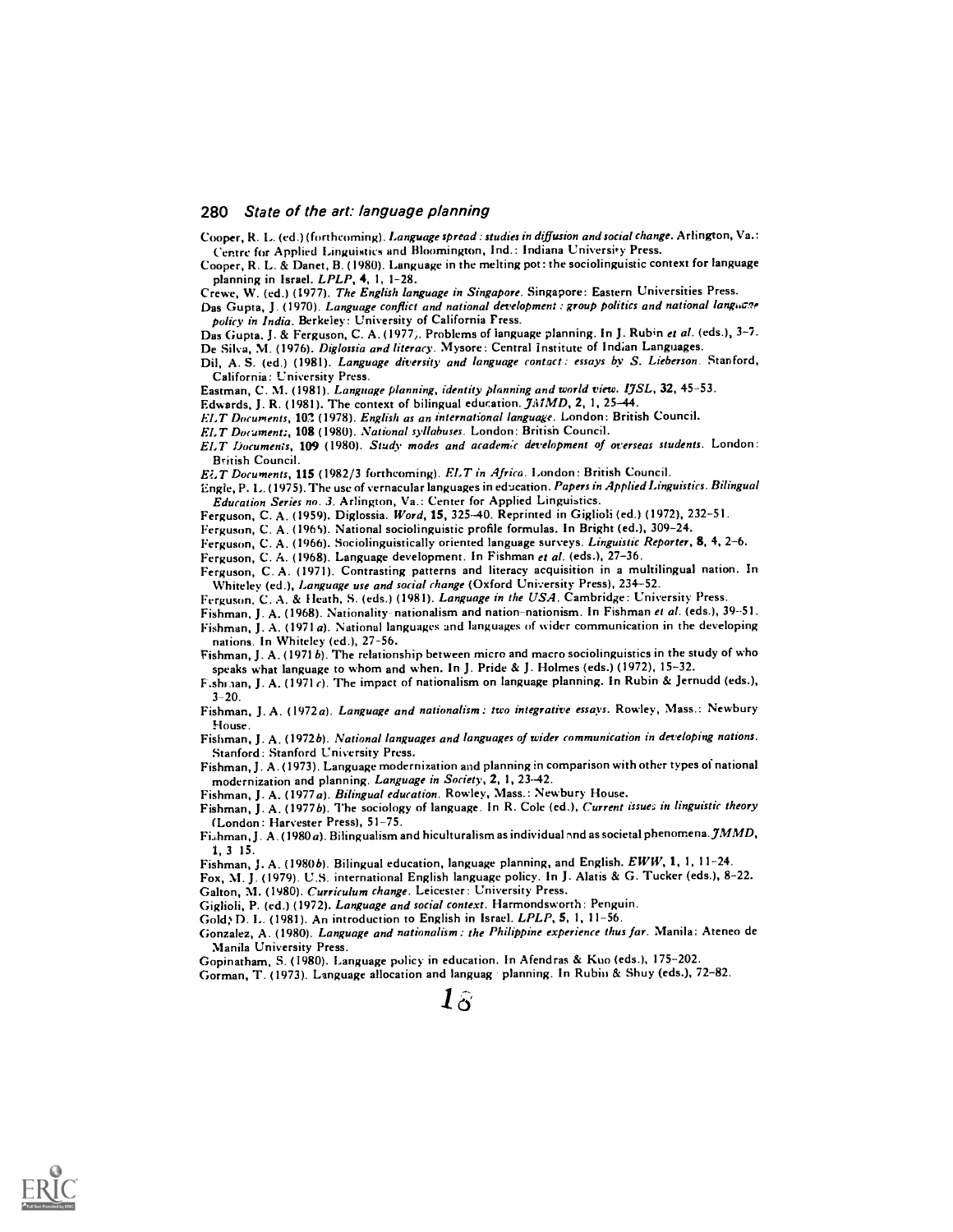Gorman, T. P. (ed.) (1971). Language in education in Eastern Africa. London: Oxford University Press. Grant, N. (forthcoming 1982/83). Materials design for Nigerian secondary schools. In ELT Documents, 115.

Harding, J. & Kelly, P. (1977). A study of curriculum diffusion. Journal of the National Association of Inspectors and Educational Advisers, 17, 21-31.

Harries, L. (1976). The nationalisation of Swahili in Kenya. Language in Society, 5, 153-264.

Harrison, W., Prator, C. & Tucker, G. (eds.) (1975). English language policy survey of Jordan. Washington D.C.: Center for Applied Linguistics.

Haugen, E. (1966a). Dialeci, language, nation. In Pride & Holmes (eds.) (1972), 97-111.

Haugen, E. (1966b). Linguistics and language planning. In Bright (ed.), 50-71.

Haugen, E. (1972). The ecology of language. Stanford: Stanford University Press.

Hauptfleisch, T. (1977). Language loyalty in South Africa. Vols. 1-3. Pretoria: Human Sciences Research Council.

Heath, S. B. (1972). Telling tongues: language policy in Mexico - colony to nation. New York: Teachers College Press.

Hudson, R. A. (1980). Sociolinguistics. Cambridge: Cambridge University Press.

jernudd, B. (1971). Notes on economic ,tnalysis and language planning. In Rubin & Jernudd (eds.), 263-76.

Jernudd. B. (1973). Language planning as a type of language treatment. In Rubin & Shuy (eds.), 11-23.

Jernudd, B. & Das Gupta, J. (1971). Towards a theory of language planning. In Rubin & jernudd (eds.), 195-215.

jernudd, B. & Shaw, W. (in preparation). World maps of English and other languages of wider communication. Hawaii: East-West Culture Learning Institute, Honolulu.

Judd, E. L. (1981). Language policy, curriculum development, and TESOL instruction - a search for compatability. TESOL 1/4, 15, 1, 59-66.

Kachru, B. (1981). The pragmatics of non-native varieties of English. In Smith (ed.), 15-39.

Kaplan, R. (1980). The language situation in Australia. Linguistic Reporter, 22, 5, 2-3.

Kaplan, R. (1981). The language situation in New Zealand. Linguistic Reporter, 23, 9, 1-3.

Kaplan, R. (1932). The language situation in the Philippines. Linguistic Reporter, 24, 5, 1-4.

Katzner, K. (1975). The languages of the world. New York: Funk and Wagnalls.

Kelman, H. C. (1971). Language as an aid and barrier to involvement in the national system. In Rubin & jernudd (eds.), 21-51.

Kelz, H. P. (1981). Sprachplanung auf den Philippinen and die Entwicklung einer Philippinischen Nationalsprache. LPLP, 5, 2, 115-36.

Kerr, A. (1979). Language and the education of immigrants' children in Sweden. Polyglot, 1, 3.

Khan, V. S. (1980). The 'mother-tongue' of linguistic minorities in multicultural England. JMMD, 1, 1, 71-88.

Khubchandani, L. M. (1977). Directions for language planning. In B. Sibayan & A. Gonzalez (eds.), 35-51.

Khubchandani, L. M. (1979). Language planning processes for pluralistic societies. LPLP, 2, 3, 141-59.

Kloss, H. (1968). Notes concerning a language-nation typology. In Fishman et al. (eds.), 69-85.

Kloss, H. (1969). Research problems on group bilingualism. Quebec: International Research Center on Bilingualism.

Kloss, H. (1975). The linguistic co. 'position of the nations of the world. Vol. 1. Western, Central and South Asia. Quebec: International Research Centel on Bilingualism.

Moss, H. (1977). Ten types of language planning. In B. Sibayan & A. Gonzalez (eds.), 52- 9.

Kloss, H. & McConnell, G. D. (eds.) (1978a). The written languages of the world: a survey of the degree and modes of use. Vol. 1. The Americas. Quebec: Les Presses de l'Université Laval.

Kloss, H. & McConnell, G. D. (eds.) (1978b). The linguistic composition of the nations of the world. Vol. 2. North America. Quebec: Les Presses de l'Universite Laval.

Kotey, P. F. & Der-I loussikian, H. (eds.) (1977). Language and linguistic problems in Africa. Proceedings of the VII conference on African linguistics. Columbia S.C.: Hornbeam Press.

Ladefoged, P., Glick, R. & Criper, C. (1972). Language in Uganda. London: Oxford University Press. Le Page, R. (1964). The national language question. London: Oxford University Press.

Lewis, G. E. (1981). Bilingualism and bilingual education. Oxford: Pergamon Press.

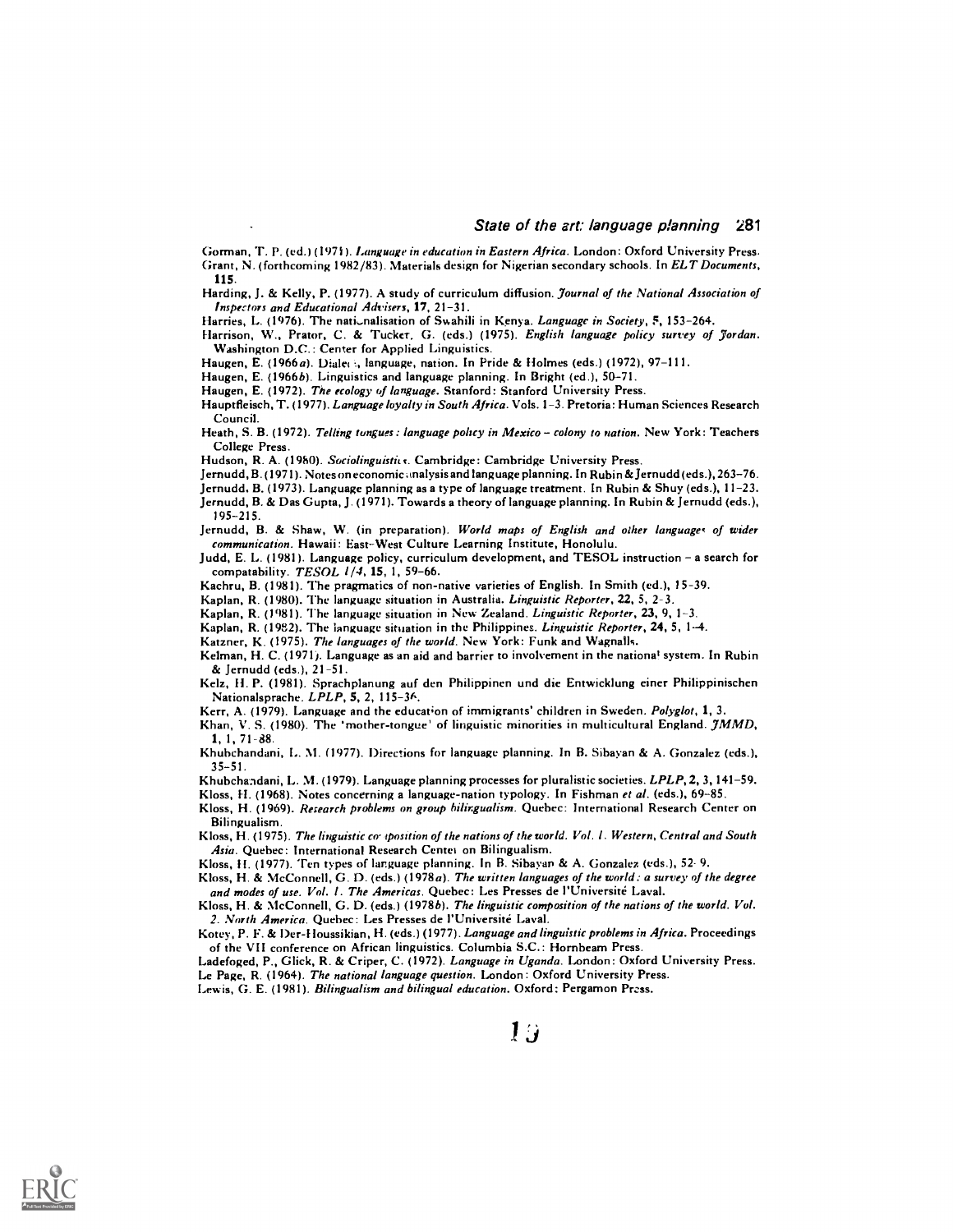Lewis, G. E. & Nlassad, C. (1975). The teaching cf English as a foreign language in ten countries. Stockholm: Almquist & Wiksell.

Lieberson, S. (1980). Procedures for improving sociolinguistic surveys of language maintenance and language shift.  $I7S<sub>1</sub>$ , 25, 11-27.

Linguistic Minorities Project respits (1980, 1981, 1982). London: Institute of Education.

Litteral, R. (1975). The use of pidgin in education. In Pride (ed.) (1979), 152-63.

Mazrui, A. (1975). The political sociology of the English language. The Hague: Mouton.

Mkanganwi, K. G. (1980). Zimbabwe: sociolinguistically speaking. Issues in development, 15. University of Zimbabwe, Centre for Applied Social Sciences.

Miller, J. R. (1981). The politics of Philippine national language policy. LPLP, 5, 2, 137-52.

Nlobbs, M. (1981). 'Two languages or one? The significance of the language names 'Hindi ' and 'Urdu'.  $JMMD$ , 2, 3, 203 12.

Mother tongue and English teaching project (MOTET) (1980). (Working Papers Nos. 1-3). School of Research in Education, University of Bradford, England.

Nadkarni, M. V. (1978). Cultural pluralism as a national resource: strategies for language education. In Yap (ed.), 69 79.

Neustupny, J. V. (1970). Basic types of treatment of language problems. Linguistic Communications, 1, 77-98.

Neustupny, J. V. (1978). Post-structural approaches to language. University of Tokyo Press.

Noss, R. (1967). Language policy and higher education. Higher education and development in South East Asia. 3, 2. Paris: UNESCO.

Nwoye, 0. G. (1978). Language planning in Nigeria. Unpublished Ph.D. dissertation, Georgetown University.

()Tarr, W. M. & O'Barr, J. F. (eds.) (1976). Language and politics. Contributions to the sociology of language, 10. Mouton: The Ilapue.

O'Donnell, W. R. & Todd, L. (1980). *4 ariety in contemporary English*. London: Allen & Unwin.

Okoh, N. (1979). Survey of the language situation in Nigeria. Polyglot, 1, 2, B3-C11.

Oshtain, E. (1979). A theoretical model for developing the teaching of a language of wider communication on a national scale. Unpublished Ph D. dissertation, UCLA.

Otheguy, R. & Otto, R. (1980). The myth of static maintenance in bilingual education. ML7, 64, 3, 350-6. Papers from English strategies for Namibia seminar (1980). United Nations Institute for Namibia, Lusaka. Papers on mother tongue and bilingualism (1980). DES Consultation, Bournemouth, England.

Papers of 16th regional seminar on New varieties of English (1981). RELC: Singapore.

Parasher, S. V. (1981). Indian English: a sociolinguistic perspective. ITL, 51, 59-70.

Paulston, C. B. (1974). Implications of language learning theory for language planning: concerns in bilingual education. Papers in Applied Linguistics. Bilingual Education Series 1. Arlington, Va.: Center for Applied Linguistics.

Perren, G. E. (1979). Languages and minority groups. In Perren, G. E. (e.l.), 45-59.

Perren, G. E. (ed.) (1979). The mother tongue and other languages in education. London: CILT.

Pfaff, C. W. (1981). Sociolinguistic problems of immigrants: foreign workers and their children in Germany. Language in Society, 10, 2, 155-88.

Platt, J. T. (1977). The sub-varieties of Singapore English. In Crewe (ed.), 83-93.

Platt, J. T. (1980). Varieties and functions of English in Singapore and Malaysia. EWW, 1, 1, 97-121.

Platt, J. T. & Weber, H. (1980). English in Singapore and Malaysia. Kuala Lumpur: Oxford University

Press. Pool, I. (1973). Communication systems. In I. Poolet al. (eds.), Handbook of communication (Chicago: Rand McNally), 3 26.

Prator, C. (1968). The British heresy in TESL. In Fishman et al. (eds.), 459-76.

Pride, J. B. (ed.) (1979). Sociolinguistic aspects of language learning and teaching. London: Oxford University Press.

Pride, J. B. (ed.) (1982). New Englishes. Rowley, Mass.: Newbury House.

Pride, J. B. & Holmes, J. (eds.) (1972). Sociolinguistics. Harmondsworth: Penguin.

Proceedings of conference on the methodology of sociolinguistic surveys, Monti -al. (1975). Arlington, Va.: Center for Applied Linguistics.

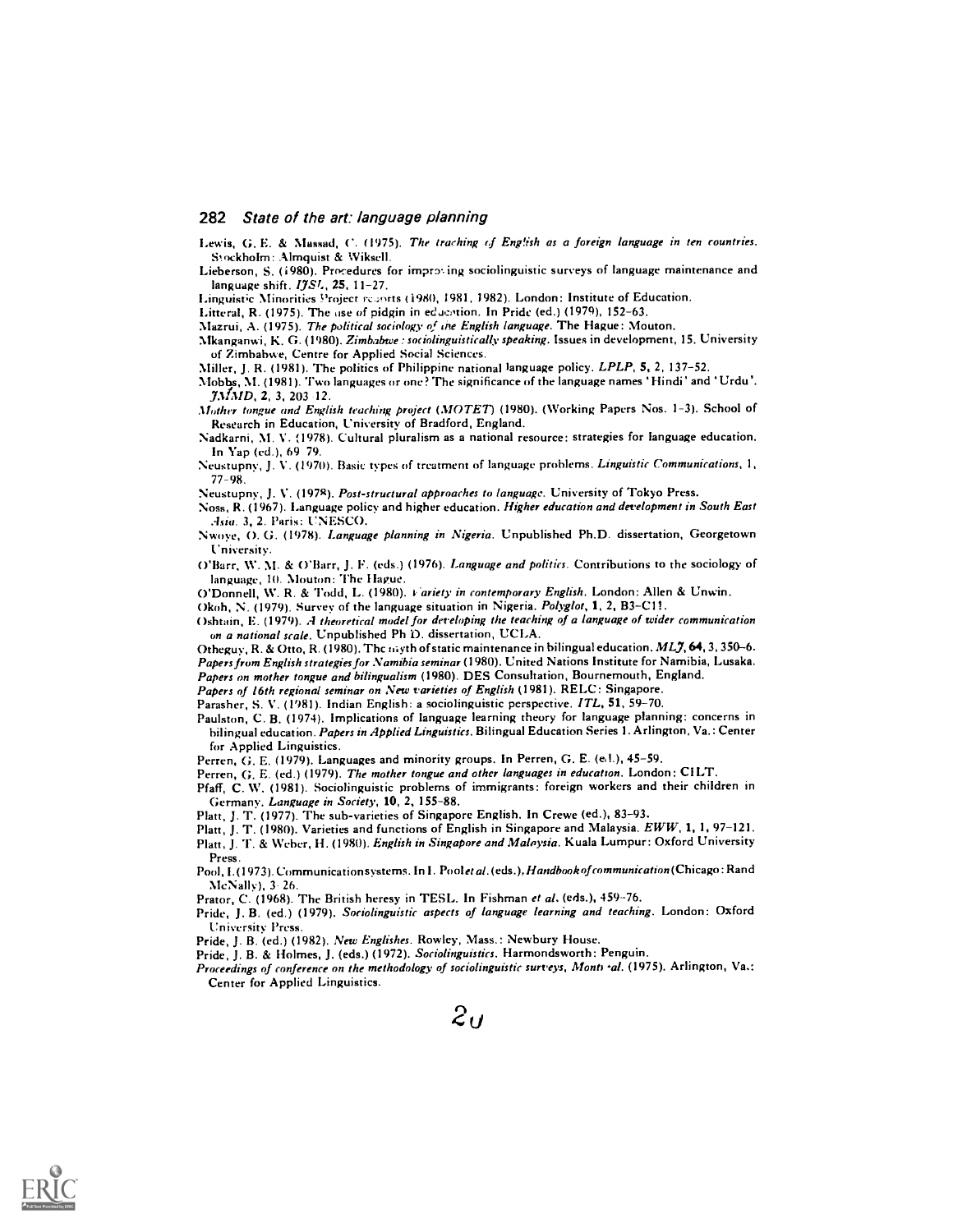Quinn. T. J. (1980a) New directions for school language study. In F. Christie & J. Rothery (eds.), l'arieties of language and language teaching (Harwood Language Centre, University of Melbourne: A LAA Occasional Papers, 4), 59 71.

Quinn, T. J. (1980b). Estahlishing a threshold-level concept for community language teaching in Australia. Pape: presented at National Congress of Modern Language Teaching Associations, Sydney.

Quirk, R. (1981). International communication and the concept of Nuclear English. In Smith (ed.), 151-65. Rabin, C. (1971). A tentative classification of language planning aims. In Rubin & Jernudd (eds.), 277-9.

Rhodes, J. (1977). Linguistic diversity and language belief in Kenya: the general position of Swahili. Maxwell school of citizenship and public affairs, foreign and comparative studies. African Series 26. Syracuse, New York.

Rice, F. A. (ed.) (1962). Study of the role of second languages. Washington D.C.: Center for Applied Linguistics.

Richards, J. C. (ed.) (1979). New varieties of English : issues and approaches. RELC Occasional Papers, 8. Singapore: RELC.

Roe, P. (1977). Scientific text. Discourse analysis monographs 4. ELR, University of Birmingham.

Rogers, E. M. & Shoemaker, F. F. (1971). Communication of innovations : a cross-cultural approach. New York : Free Press of Glencoe.

Romaine, S. (1980). A critical overview of the methodology of urban British sociolinguistics.  $EWW$ , 1, 2,163-98.

Rosen, II. & Burgess, T. (1980). Language and dialects of London school children. London: Ward Lock Educational.

Ruhin, J. (1971). Evaluation and language planning. In Rubin & Jernudd (eds.), 217-52.

Rut.in, J. (1973). Language planning: discussion of some current issues. In Ruhin & Shuy (eds.), 1-10.

Rubin, J. (1977). Bilingual education and language planning. In Spolsky & Cooper (eds.), 282-94.

Scotton, C. (1978). Language in East Africa: linguistic patterns and political ideologies. In Fishman (ed.), 719 59.

Sihayan, B. P. (1975). Survey of language use and attitudes towards language in the Philippines. In Ohannessian et al. (eds.), 115-43.

Sihayan, B. & Gonzalez, A. (eds.) (1977). Language planning and the building of a national language. Philippine Normal College: Linguistic society of the Philippines and language study center.

Simply Stated. Washington: Document Design Center.

Skutnabb-Kangas, T. & Toukomaa, P. (1976). Teaching migrant children's mother-tongue and learning the language of the host country in the context of the sociocultural situation of the migrant family. Finland: University of Tampere.

Smith, L. E. (ed.) (1981). English for cross-cultural communication. Hong Kong: Macmillan.

Sonntag, S. (1980). Language planning and policy in Nepal. ITL, 48, 71-92.

Sonntag, S. (forthcoming). Factors in language policy. Hawaii: East-West Culture Learning Institute.

Spencer, J. (ed.) (1963). Language in Africa Cambridge: Cambridge University Press.

Spencer, J. (1971). The English language in West Africa. London: Longman.

Spencer, J. (1980). Economiz and technological implications for language planning. Paper presented at English strategies for Namibia seminar, Lusaka.

Spolsky, B. (1978). Educational linguistics. Rowley, Mass.: Newbury House.

Spolsky, B. & Cooper, R. (eds.) (1977). Frontiers of bilingual education. Rowley, Mass.: Newbury House. Spolsky, B. & Cooper, R. (eds.) (1978). Case studies in bilingual education. Rowley, Mass.: Newbury louse.

Stenhouse, L. (1977). An introduction to curriculum research and development. London: Heinemann.

Stern, H. (1981). Unity and diversity in L2 teaching. In Smith (ed.), 57-73.

Stewart, W. A. (1968). A sociolinguistic typology for describing multi-lingualism. In Fishman (ed.), 531 45.

St. Clair, R. & Eiseman, J. (1981). The politics of teaching English as a foreign language. ITL, 51, 21-36. Stubbs, M. (1980). Language and lite, acy. London: Routledge & Kegan Paul.

Survey of language use and language teaching in Eastern Africa (various editors). 5 vol. series (1972-1980). London: Oxford University Press.

Tadadjeu, M. (1980). A model for functional trilingual education planning in Africa. Paris: UNESCO, Division of structures, content, methods and techniques of education.